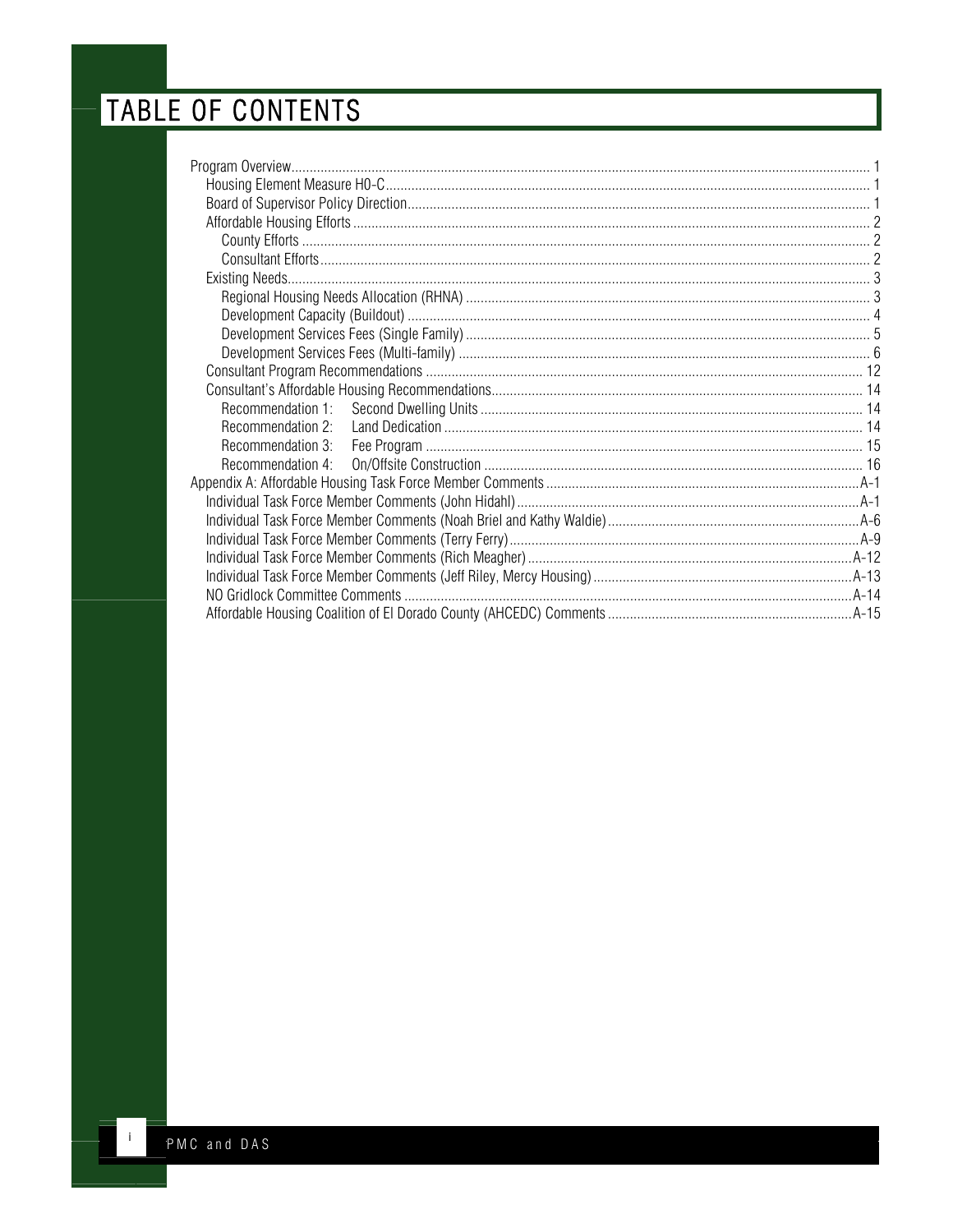# <span id="page-1-0"></span>PROGRAM OVERVIEW

The County Department of Human Services received a Community Development Block Grant for the purpose of exploring options that will encourage and assist in the development of affordable housing. El Dorado County retained PMC and Development Advisory Services (DAS) to prepare recommendations about which methods could most effectively assist El Dorado County in achieving a full range of affordable housing opportunities.

#### HOUSING ELEMENT MEASURE H0-C

Measure HO-C of the El Dorado County Housing Element states the following:

"The County shall establish a task force to explore options that will encourage and assist in the development of affordable housing. One option to be considered is an inclusionary housing ordinance that encourages that a percentage of units in market-rate developments be affordable to very low-, lower-, and moderate-income households. This ordinance may examine the following methods to provide affordable housing: 1) Construction of housing on-site; 2) construction of housing off-site; 3) dedication of land for housing; and 4) payment of an in-lieu fee."

Development of this ordinance requires an analysis of the following variables:

- **A.** Limiting the application of the ordinance to developments exceeding a certain size.
- **B.** Percentage of housing units required to be set aside as affordable and their level of affordability
- **C.** Design and building requirements
- **D.** Timing of affordable unit construction

#### BOARD OF SUPERVISOR POLICY DIRECTION

The Consultant Team made a presentation to the County Board of Supervisors in January 2007. The Board made the following comments/recommendations:

- Consider a program by geographic areas of the County; pairing of incomes to the programs
- Include wide-spread public involvement;
- Receive recommendations through an Affordable Housing Task Force;
- Consultant should review other jurisdictions in the region to learn from their program experiences, and
- Want to provide many options other than a typical affordable housing percentage requirement.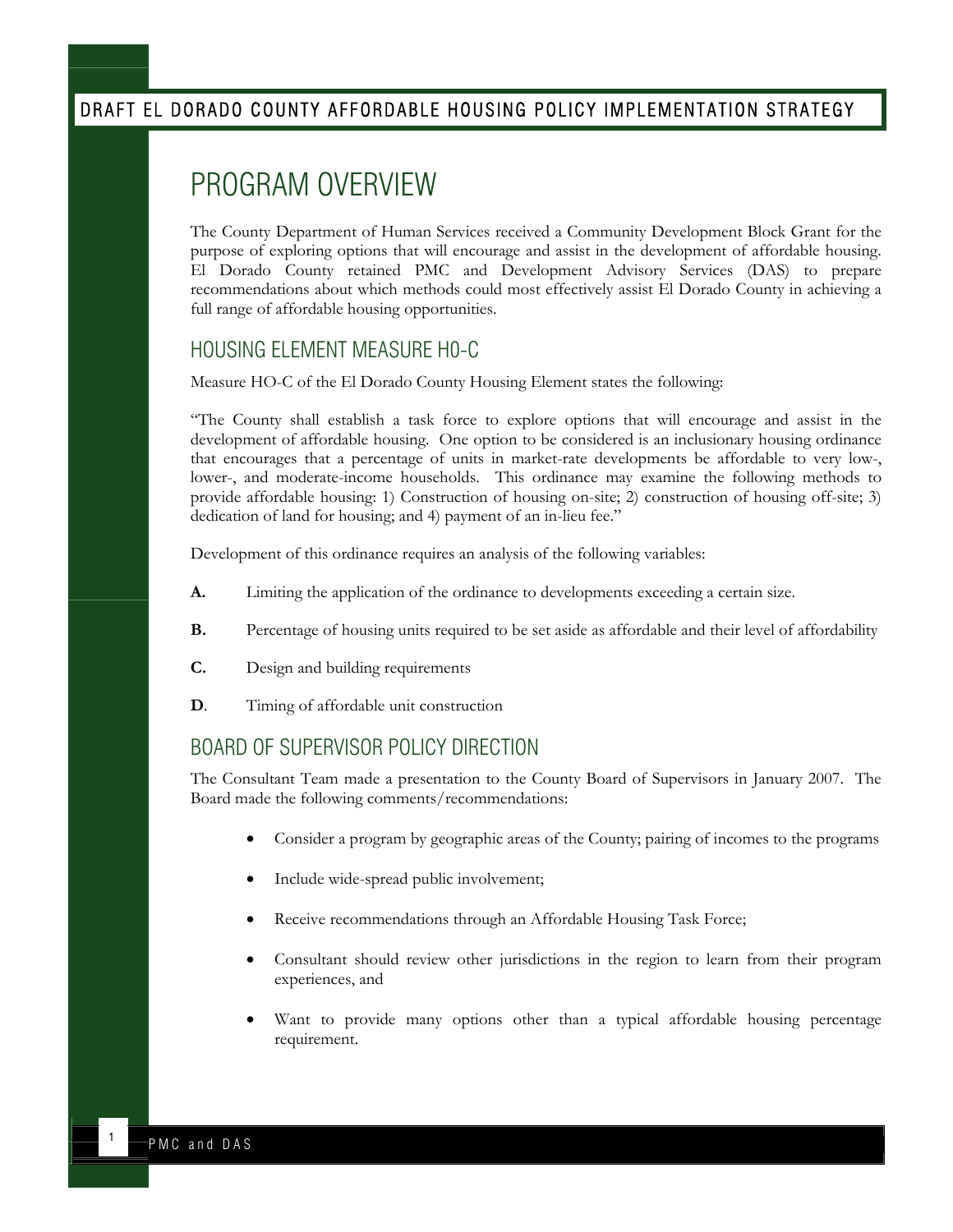## <span id="page-2-0"></span>AFFORDABLE HOUSING EFFORTS

#### County Efforts

In addition to exploring affordable housing options the County is in the process of updating its Mixed-Use and Density Bonus Ordinances to assist with the development of affordable housing.

#### Consultant Efforts

The Consultant Team performed an analysis of fifteen (15) housing elements from other cities and counties with affordable housing measures. The effectiveness as well as the benefits and drawbacks of the use of "inclusionary housing" were evaluated. The Project Team also considers alternatives to inclusionary housing, including but not limited to, in-lieu fees, density bonuses, and the possibility of developing a land trust.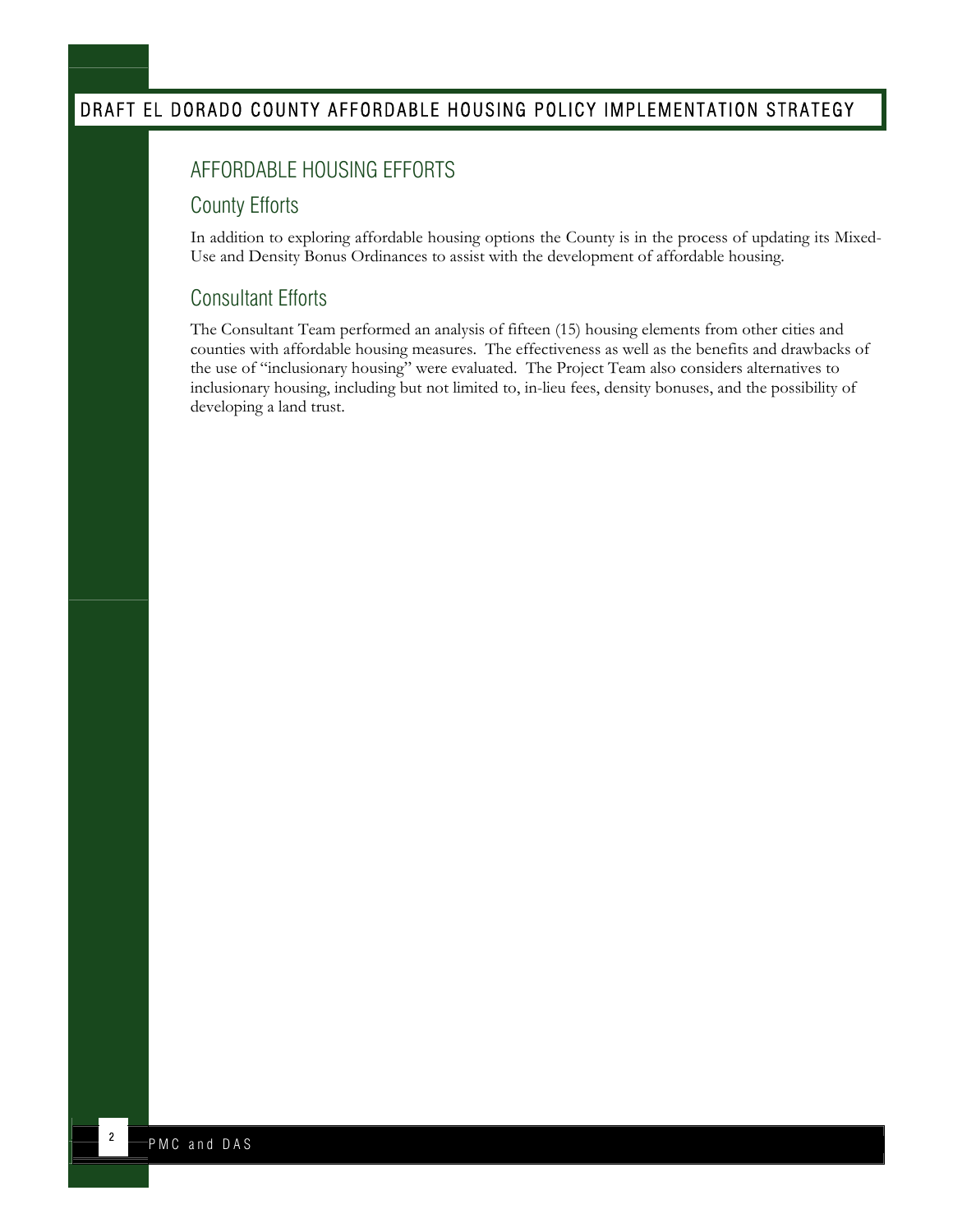#### <span id="page-3-0"></span>EXISTING NEEDS

To assist with identifying the County's current affordable housing needs the County's Housing Element requirements are listed below

#### Regional Housing Needs Allocation (RHNA)

California State Law requires every jurisdiction to update their General Plan Housing Element every five years. As part of the update process each jurisdiction has to plan for future growth though a process called the RHNA process. Each jurisdiction is assigned a total number of units that they need to plan for over the next seven years from 2006-2013. The total number is broken down by the four income categories including very low-; low-; moderate- and above moderate-income. The Sacramento Area Council of Governments is currently drafting the RHNA numbers for the 2006-2013 Housing Element timeframe.

El Dorado County's draft RHNA numbers are listed below and are expected to be modified/challenged. The draft RHNA numbers will be established as the result of a negotiation between El Dorado County and SACOG staff, an appeal period and final adoption by SACOG. The SACOG Board is anticipated to adopt final allocation for the region during December of 2007, or January 2008. Subsequently, the Housing Element must be updated by June 2008 to incorporate the new RHNA numbers, as well as the land inventory and policies to support development of those new targets.

|                       | 2006-2013 Draft<br>Unincorporated El Dorado<br><b>County RHNA Allocation</b> |         |               | 2000-2007 Unincorporated<br>El Dorado County RHNA<br>Allocation <sup>1</sup> |
|-----------------------|------------------------------------------------------------------------------|---------|---------------|------------------------------------------------------------------------------|
| Income Levels         | <b>Number</b>                                                                | Percent | <b>Number</b> | Percent                                                                      |
| Very Low-Income       | 3,559                                                                        | 30.3    | 2,477         | 29.3%                                                                        |
| Low-Income            | 2,258                                                                        | 19.2    | 1,629         | 19.3%                                                                        |
| Moderate-Income       | 2.208                                                                        | 18.8    | 1,811         | 21.5%                                                                        |
| Above Moderate-Income | 3,714                                                                        | 31.6    | 2,528         | 29.9%                                                                        |
| Total                 | 11,739                                                                       | 100%    | 8,445         | 100%                                                                         |
| <b>Units per Year</b> | 1,677 units per year                                                         |         |               | 1,206 units per year                                                         |

The following chart provides the 2006-2013 draft RHNA allocations for El Dorado and the prior RHNA allocation (2000-2007) totals.

1Final Regional Housing Needs Plan, September 20, 2001.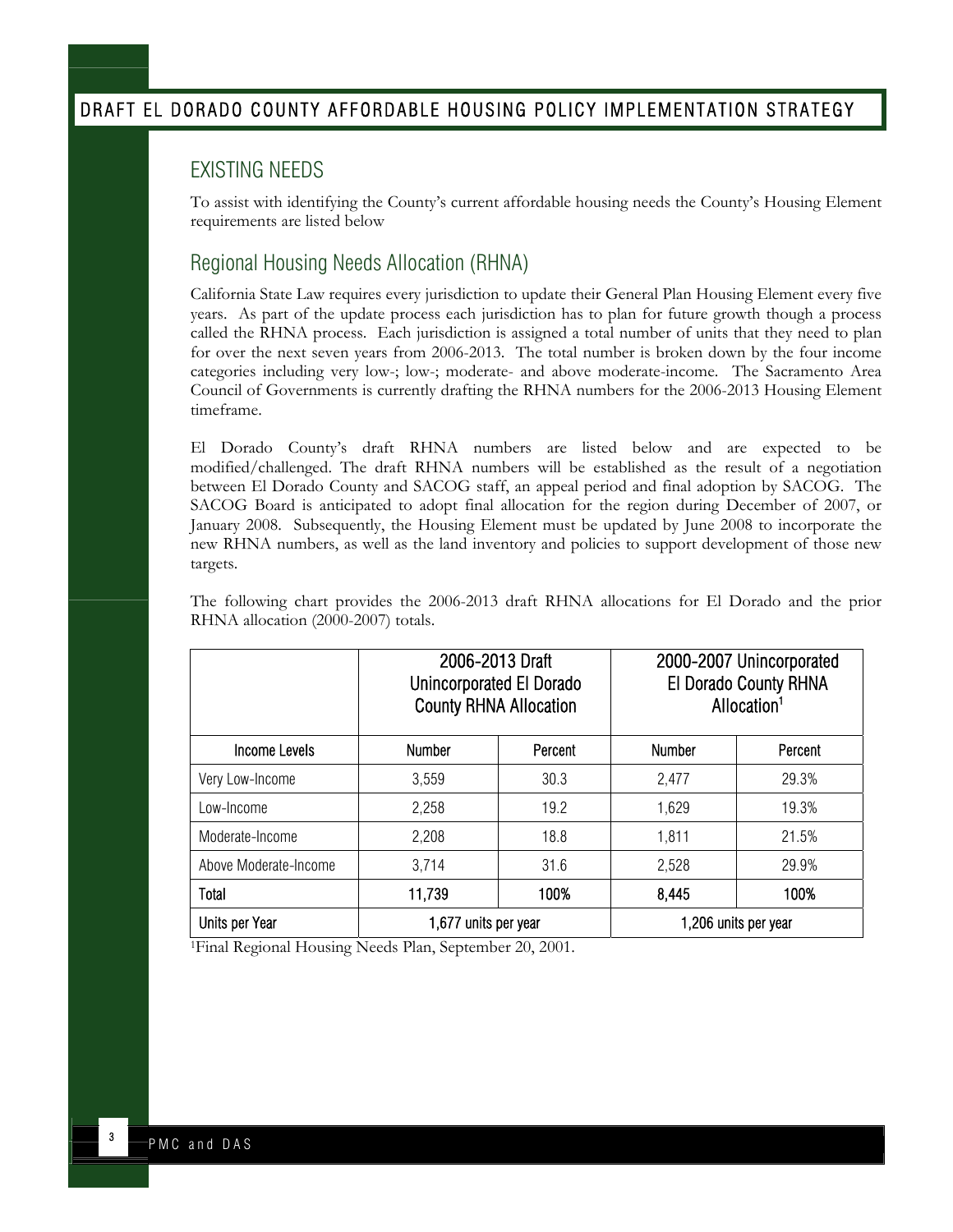## <span id="page-4-0"></span>Development Capacity (Buildout)

Another factor to consider is the development capacity for the unincorporated County. The table below includes the number of units the County has constructed between 2000- 2006 (11,976) and the future residential capacity.

| Potential Units Analysis - El Dorado County             |                                                                |                     |  |
|---------------------------------------------------------|----------------------------------------------------------------|---------------------|--|
| 32,4911<br>Total to be built per General Plan 2000-2025 |                                                                |                     |  |
| Units Built: 2000-2006                                  | $\overline{\phantom{a}}$                                       | 11,976 <sup>2</sup> |  |
|                                                         | Total to be built 2007-2025<br>$=$                             | $20,515^3$          |  |
|                                                         | If you subtract units tied up in Development<br>Agreements(DA) | $-6,025$            |  |
|                                                         | The revised total to be built 2007-2025 (no DA<br>units)       | 14.4904             |  |

 $12000-2025$  rate of permit activity 32,491/25 years = 1,625 per year -2006 rate of yearly permit activity 11,976/7 years = 1,710 per year -2025 rate of yearly permit activity 20,515/20 years = 1,025 per year -2025 rate of yearly permit activity 14,490/20 years (no DAs) = 725 per year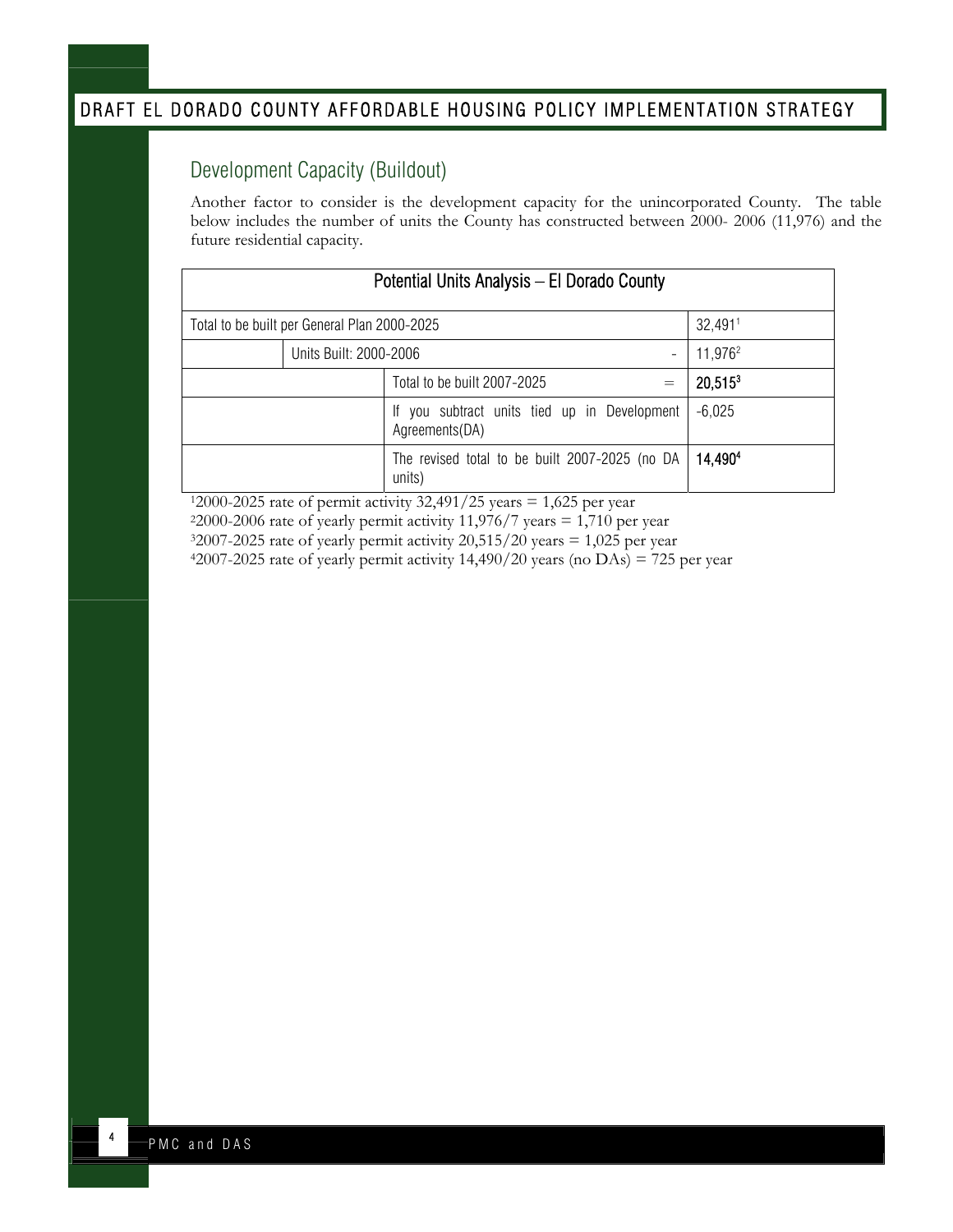## <span id="page-5-0"></span>Development Services Fees (Single Family)

The question has been raised regarding the cost of residential development in El Dorado County and list of fees currently being charged by the different department. The following is a listing of typical residential fees currently being charged in El Dorado County for a 2,200 square foot home with a 450 square foot garage in El Dorado Hills.

| Permit Fee 2007 Distribution                  |                |                          |
|-----------------------------------------------|----------------|--------------------------|
| <b>Single Family</b>                          | Fee            | % of Total Cost          |
| <b>Building Permit</b>                        | \$1,473        | 1.9%                     |
| Plan Check                                    | \$1,473        | 1.9%                     |
| Energy Fee                                    | LL.            | $=$                      |
| Technology Surcharge                          | $\overline{a}$ |                          |
| Seismic/Strong Motion                         | \$29           | $< 1\%$                  |
| <b>Fire Review Fee</b>                        | --             | $\overline{\phantom{a}}$ |
| Other Building Permit or Processing Fees      | --             |                          |
| <b>Total Processing Fees per Unit</b>         | \$2,976        | 3.9%                     |
| Sewer                                         | \$9,855        | 13.0%                    |
| Water                                         | \$12,518       | 16.5%                    |
| Traffic Impact Mitigation Fee Program         | \$28,870       | 38.0%                    |
| Transit                                       | $\overline{a}$ | $=$                      |
| Drainage                                      | $=$            |                          |
| Parks-Neighborhood                            | --             |                          |
| Parks                                         | \$10,874       | 14.3%                    |
| Fire/Police                                   | \$2,703        | 3.6%                     |
| Habitat/Greenbelt Preservation                | --             |                          |
| Affordable Housing                            | $=$            |                          |
| Capital Improvement/Public Facilities         | --             |                          |
| Other General Fees/One-Time Taxes             | \$386          | 0.5%                     |
| Countywide Fees                               | $\overline{a}$ | $\overline{\phantom{a}}$ |
| <b>Total Development Impact Fees per Unit</b> | \$65,206       | 85.8%                    |
| <b>Total School Mitigation Per Unit</b>       | \$7,810        | 10.3%                    |
| <b>Total County and School Fees per Unit</b>  | \$75,992       | 100.0%                   |

*Economic & Planning Systems, Inc. (EPS) Single Family Homes Development Cost , El Dorado Hills, April 2007.*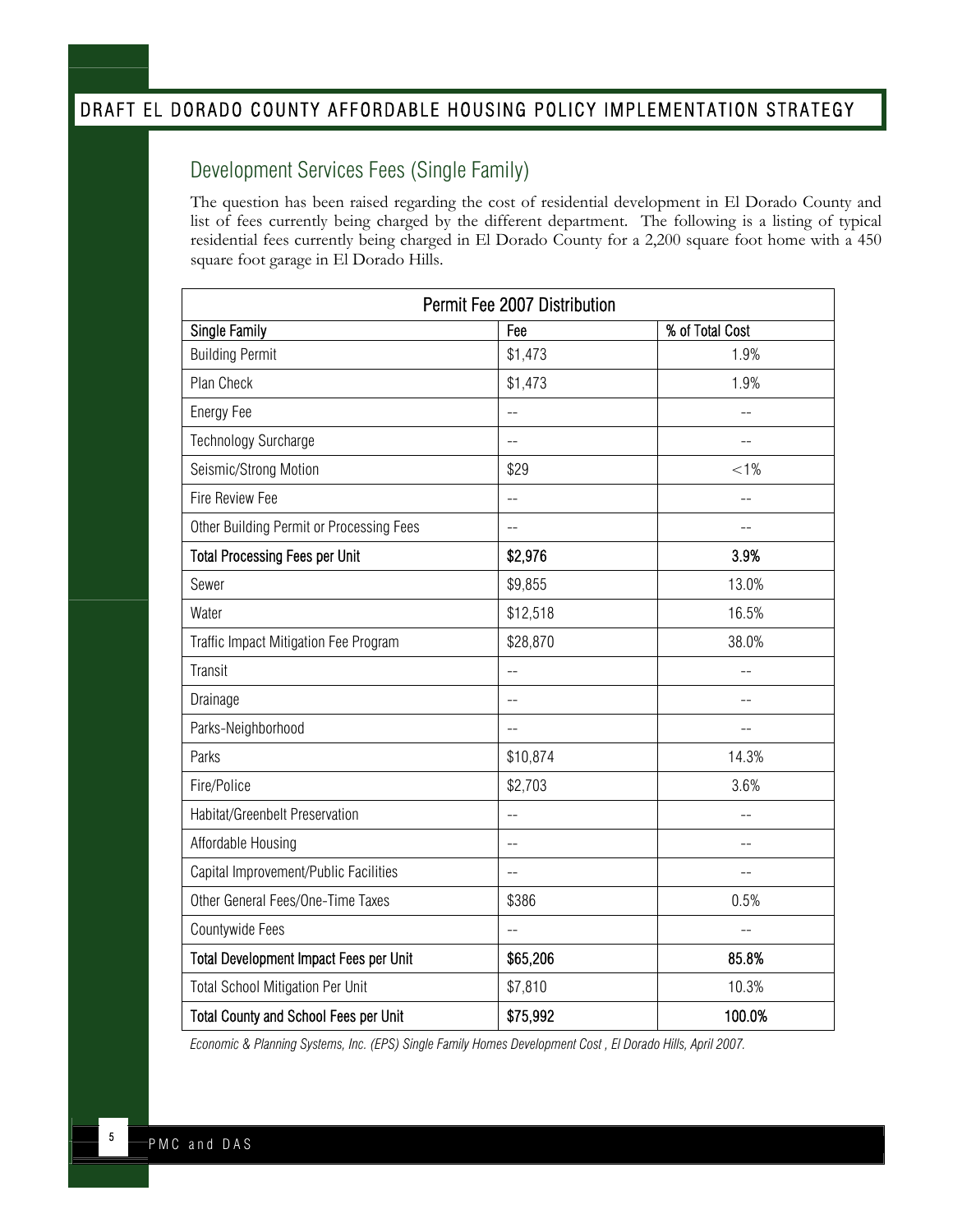# <span id="page-6-0"></span>Development Services Fees (Multi-family)

The following is a listing of typical residential fees currently being charged in El Dorado County per unit for a 100-unit complex, 850 square feet per unit in El Dorado Hills.

| Permit Fee 2007 Distribution |                 |  |  |
|------------------------------|-----------------|--|--|
| Fee                          | % of Total Cost |  |  |
| \$351                        | 0.8%            |  |  |
| \$351                        | 0.8%            |  |  |
| $\overline{a}$               |                 |  |  |
| $\equiv$                     | $\sim$ $\sim$   |  |  |
| \$15                         | $< 1\%$         |  |  |
| $\equiv$                     | $\sim$          |  |  |
|                              |                 |  |  |
| \$716                        | 1.7%            |  |  |
| \$4,533                      | 10.5%           |  |  |
| \$5,758                      | 13.4%           |  |  |
| \$18,840                     | 43.8%           |  |  |
| $\overline{a}$               | $\sim$          |  |  |
| $\sim$                       |                 |  |  |
| $\equiv$                     | $\sim$          |  |  |
| \$8,985                      | 20.9%           |  |  |
| \$867                        | 2.0%            |  |  |
|                              |                 |  |  |
|                              |                 |  |  |
|                              |                 |  |  |
| \$290                        | 0.7%            |  |  |
| $\sim$                       | $\sim$          |  |  |
| \$39,273                     | 91.3%           |  |  |
| \$3,018                      | 7.0%            |  |  |
| \$43,006                     | 100.0%          |  |  |
|                              |                 |  |  |

*Economic & Planning Systems, Inc. (EPS) Multi-family Development Cost, El Dorado Hills, April 2007.*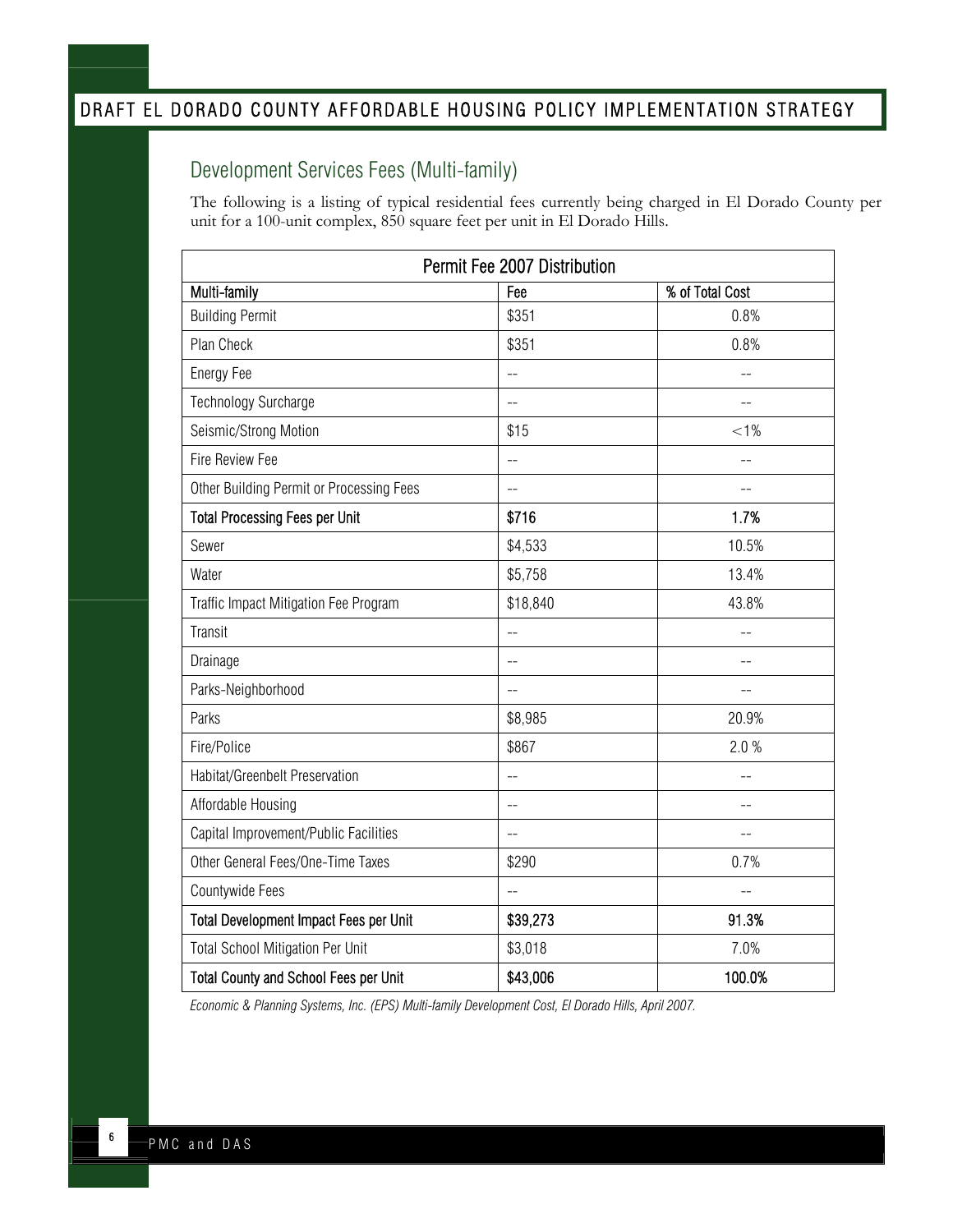In comparison the following table includes residential fees per units being charged in neighboring jurisdictions.

| Jurisdiction       | <b>Residential Fees (per units)</b>                   |
|--------------------|-------------------------------------------------------|
| City of Elk Grove  | \$91,343 <sup>1</sup> (Laguna Ridge Development)      |
| Sacramento County  | \$87,026 <sup>1</sup> (North Vineyard Station)        |
| City of Woodland   | \$78,382 <sup>1</sup> (Spring Lake Development)       |
| City of Folsom     | \$53,085 <sup>1</sup> (Empire Ranch Development)      |
| City of Roseville  | \$48,448 <sup>1</sup> (North Roseville Specific Plan) |
| <b>Yolo County</b> | \$29,003 <sup>1</sup> (South Davis Development)       |

*1 Economic & Planning Systems, Inc. (EPS) Single Family Homes Development Cost Comparison September 2006*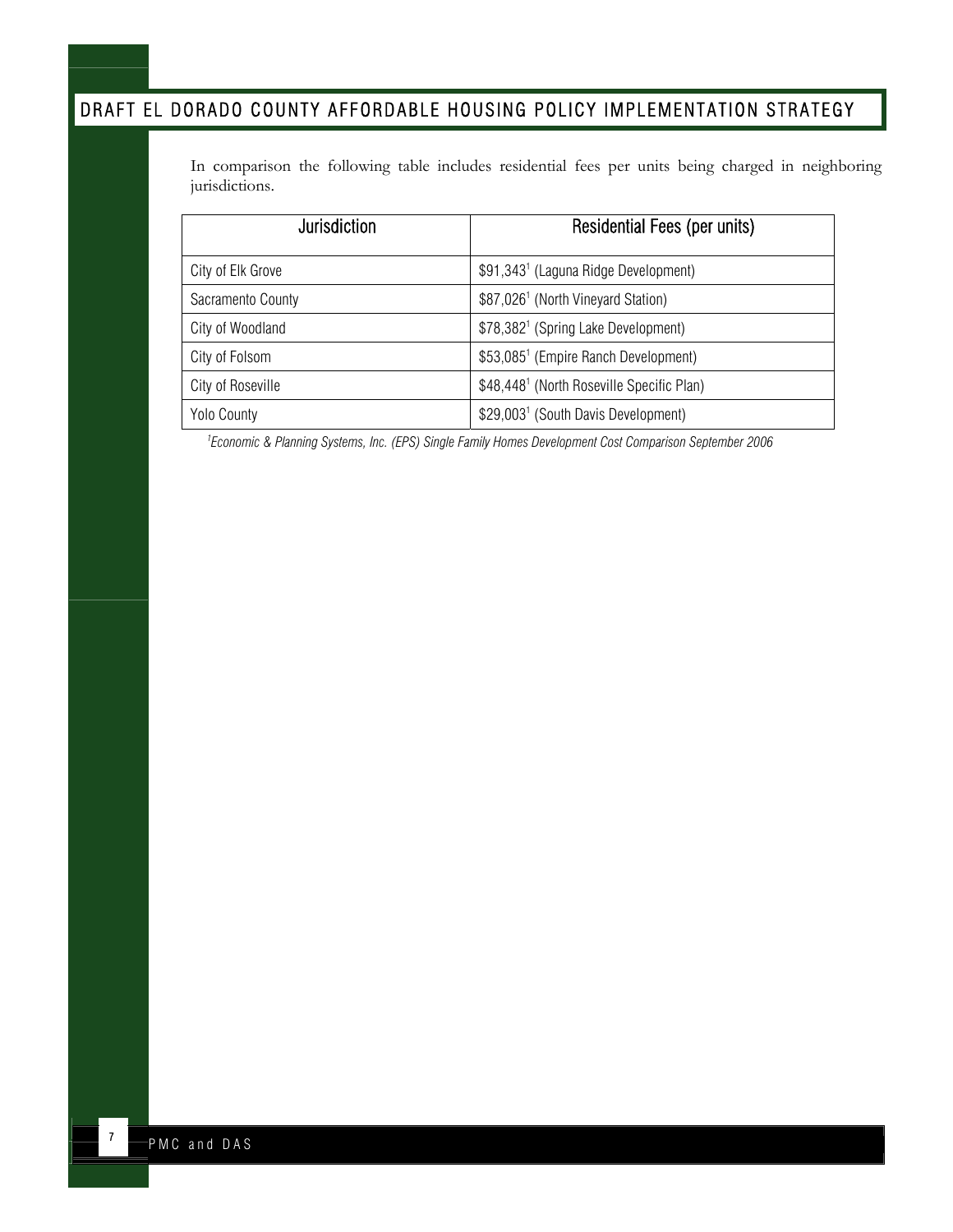The following summary provides the Housing Element requirement as well as programs a) from neighboring jurisdictions b) and the Consultant Recommendations in addressing the Housing Element requirement. The Consultant's full recommendations are provided after the table.

| <b>Housing Element Program</b>                                                                                | Neighboring Jurisdictions                                                                                                                                                                                                                                                                        | <b>Consultant Recommendations</b>                                                                                                                                                                                                                                                                                                                                                                                                                                                                                                                                                                                                                                                                                                                                   |
|---------------------------------------------------------------------------------------------------------------|--------------------------------------------------------------------------------------------------------------------------------------------------------------------------------------------------------------------------------------------------------------------------------------------------|---------------------------------------------------------------------------------------------------------------------------------------------------------------------------------------------------------------------------------------------------------------------------------------------------------------------------------------------------------------------------------------------------------------------------------------------------------------------------------------------------------------------------------------------------------------------------------------------------------------------------------------------------------------------------------------------------------------------------------------------------------------------|
| Requirements                                                                                                  |                                                                                                                                                                                                                                                                                                  |                                                                                                                                                                                                                                                                                                                                                                                                                                                                                                                                                                                                                                                                                                                                                                     |
| Limiting the application of the<br>ordinance to developments<br>exceeding a certain size.                     | City of Folsom: 10 or more units<br>Sacramento County: 5 or more units<br>Yolo County: 10 or more units<br>According to the 2003 study "Inclusionary Housing<br>in California: 30 Years of Innovation", the average<br>minimum project size for 107<br>California<br>communities was 10.2 units. | All housing projects of 10 or more units will be<br>required to provide affordable housing.                                                                                                                                                                                                                                                                                                                                                                                                                                                                                                                                                                                                                                                                         |
| Percentage of housing units<br>required to be set aside as<br>affordable and their level of<br>affordability. | City of Folsom:<br>(inclusionary program) 15%<br>Sacramento County<br>(inclusionary program): 15%<br>Town of Truckee (voluntary): 20%                                                                                                                                                            | Second Units. For every five single-family units<br>built one affordable second unit will be required.<br>Land Dedication. Enough land to yield a number<br>of dwelling units equivalent to 20 percent of the<br>total market rate units in the proposed<br>subdivision.<br>Fee Option. Developers can pay a fee per unit<br>that will be placed into an affordable housing<br>trust fund that is then used to support<br>development of affordable housing. The fee is<br>used to build housing elsewhere or to subsidize.<br>The fee will be determined through a future nexus<br>study.<br>Offsite Construction. Developers can build the<br>number of dwelling units equivalent to 25 percent<br>of the total market rate units in the proposed<br>subdivision. |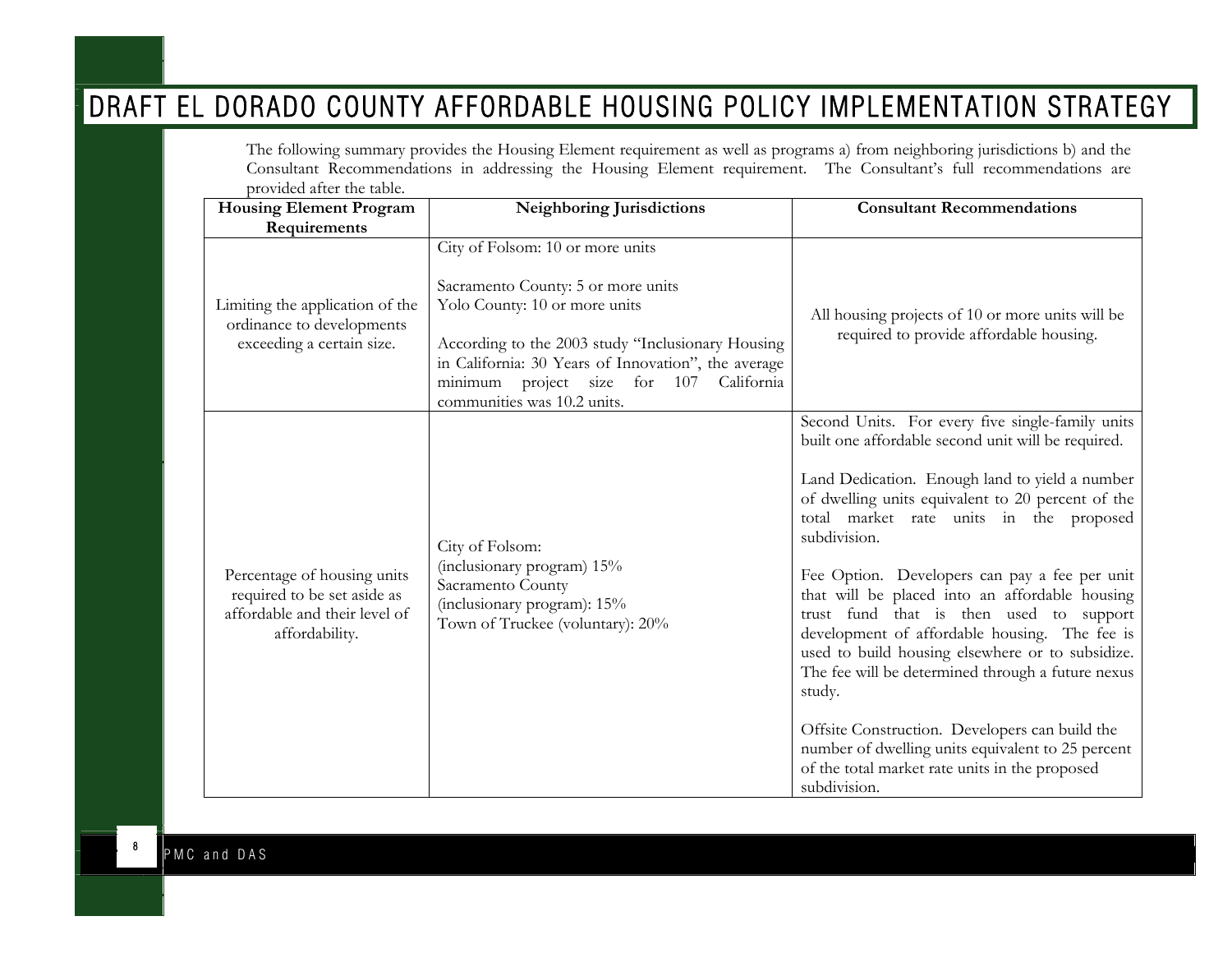| <b>Housing Element Program</b>                                                     | <b>Neighboring Jurisdictions</b>                                                                                                                                                           | <b>Consultant Recommendations</b>                                                                                                                                                                                                                                                                                                                                                                                                                                                                                                                                                                                                                                                       |  |
|------------------------------------------------------------------------------------|--------------------------------------------------------------------------------------------------------------------------------------------------------------------------------------------|-----------------------------------------------------------------------------------------------------------------------------------------------------------------------------------------------------------------------------------------------------------------------------------------------------------------------------------------------------------------------------------------------------------------------------------------------------------------------------------------------------------------------------------------------------------------------------------------------------------------------------------------------------------------------------------------|--|
| Requirements                                                                       |                                                                                                                                                                                            |                                                                                                                                                                                                                                                                                                                                                                                                                                                                                                                                                                                                                                                                                         |  |
| Design and building<br>requirements                                                | All ordinances reviewed require affordable units to<br>be comparable in number of bedrooms, exterior<br>appearance and quality of construction to the<br>market rate units in the project. | Affordable units shall be dispersed throughout<br>projects unless otherwise approved by the<br>County.<br>Affordable units shall be constructed with<br>identical exterior materials and an exterior<br>architectural design that is consistent with the<br>market rate units in a project.<br>Affordable units may be of smaller size than the<br>market units in a project. In addition, affordable<br>units may have fewer interior amenities than the<br>market rate units in a project. However, the<br>county may require that affordable units meet<br>certain minimum standards.<br>These standards<br>shall be set forth in a affordable housing<br>agreement for the project. |  |
| Timing of affordable unit<br>construction                                          | All ordinances reviewed require affordable units to<br>be constructed concurrently.                                                                                                        | Affordable units to be constructed concurrently<br>or before the other units. In a phased project, the<br>affordable<br>should<br>be<br>units<br>provided<br>proportionally.<br>Affordable units dispersed throughout the<br>residential development may be clustered if this<br>increases affordability                                                                                                                                                                                                                                                                                                                                                                                |  |
| Recommendations                                                                    |                                                                                                                                                                                            |                                                                                                                                                                                                                                                                                                                                                                                                                                                                                                                                                                                                                                                                                         |  |
| The following recommendations are listed in priority order by the Consultant Team. |                                                                                                                                                                                            |                                                                                                                                                                                                                                                                                                                                                                                                                                                                                                                                                                                                                                                                                         |  |
| Second Units                                                                       | City of Folsom allows the production of second<br>units to meet their affordable housing requirement.                                                                                      | A developer may construct accessory dwellings<br>(also known as secondary units or "granny flats")<br>on site of the development project to meet the<br>affordable housing requirement. The lots upon<br>which the accessory dwellings are constructed<br>shall be deed restricted to provide that the units,<br>if rented, shall be restricted to very low- or low-<br>income households at affordable rents.                                                                                                                                                                                                                                                                          |  |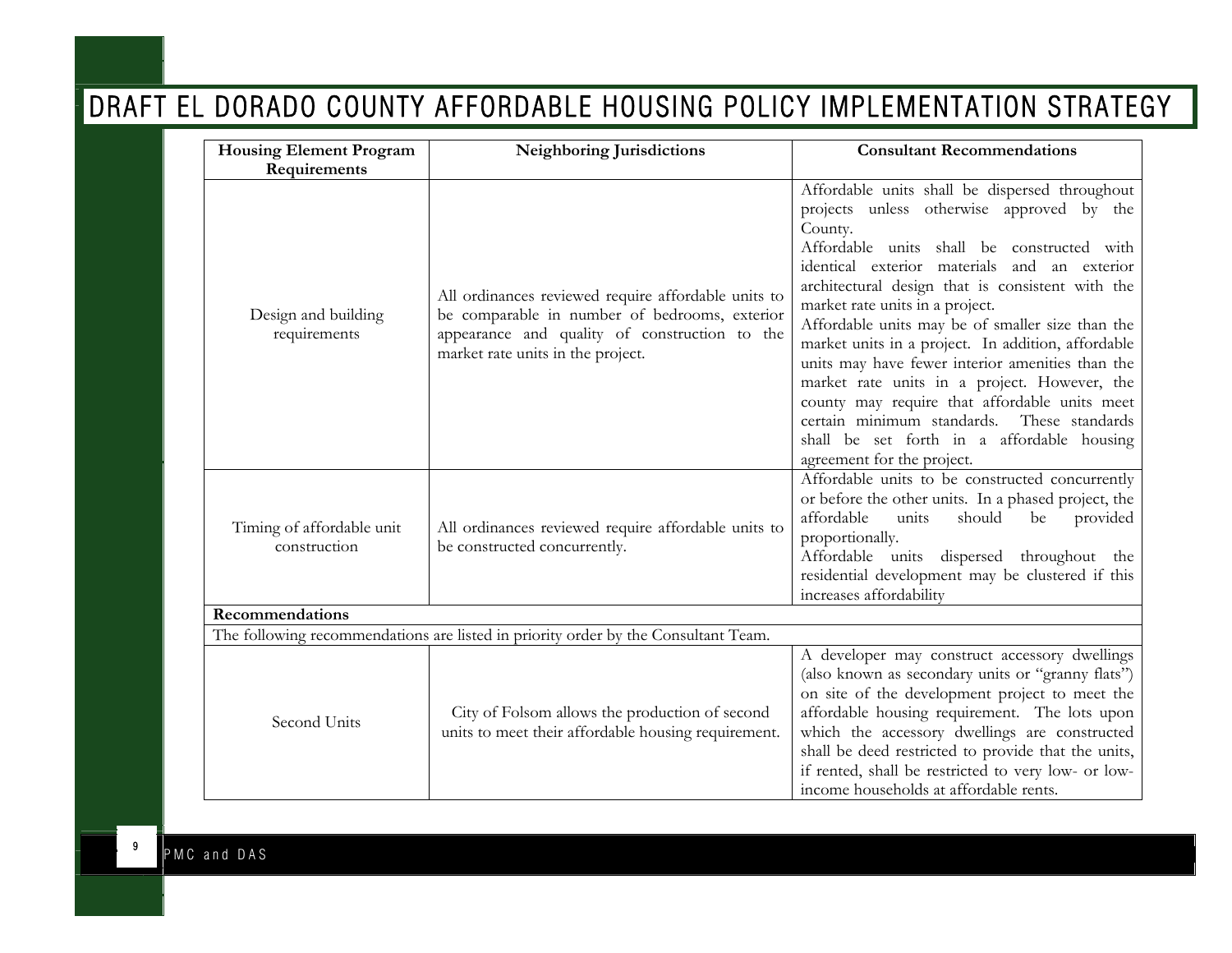| <b>Housing Element Program</b><br>Requirements | Neighboring Jurisdictions                                                                                                                                                                                                                                                                                                                                                                               | <b>Consultant Recommendations</b>                                                                                                                                                                                                                                                                                                                                     |
|------------------------------------------------|---------------------------------------------------------------------------------------------------------------------------------------------------------------------------------------------------------------------------------------------------------------------------------------------------------------------------------------------------------------------------------------------------------|-----------------------------------------------------------------------------------------------------------------------------------------------------------------------------------------------------------------------------------------------------------------------------------------------------------------------------------------------------------------------|
| Land Dedication                                | Sacramento County: Land Dedication is allowed.<br>City of Folsom: Land Dedication is allowed with<br>review.                                                                                                                                                                                                                                                                                            | Developers can dedicate land that will be given to<br>the County (possibly through a land bank or other<br>third party administrator such as a Community<br>Land Trust). The land is deeded to the County<br>which then deeds it to a community-based<br>nonprofit on a competitive basis, or is deeded<br>directly by the developer to a non profit<br>organization. |
| Fee                                            | Sacramento County: The in-lieu fee is \$7,000 per<br>unit with a \$3,000 affordability fee per unit.<br>City of Elk Grove: Single family fee: \$4042;<br>Multifamily fee: \$2015.<br>Sonoma County: The in-lieu fee is a fraction of the<br>estimated subsidy cost of providing the affordable<br>units, is graduated based on the size of the new<br>home, and is paid at the time of building permit. | Developers can pay a fee per unit that will be<br>placed into an affordable housing trust fund that<br>is then used to support development of<br>affordable housing. The fee is used to build<br>housing elsewhere or to subsidize. The fee will be<br>determined through a future nexus study.                                                                       |
| On/Off-site Construction                       | As of March 2003, 107 California jurisdictions are<br>known to use local inclusionary practices to provide<br>affordable housing (Inclusionary Zoning: The<br>California Experience 2004).<br>City of Folsom allows offsite construction.<br>Yolo County allows offsite construction.                                                                                                                   | Developers can build their affordable housing<br>units on/off-site, as long as they don't result in a<br>concentration of low-income housing, the<br>affordable housing agreement stipulates the terms<br>of the off-site units, and they must be built at the<br>same time.                                                                                          |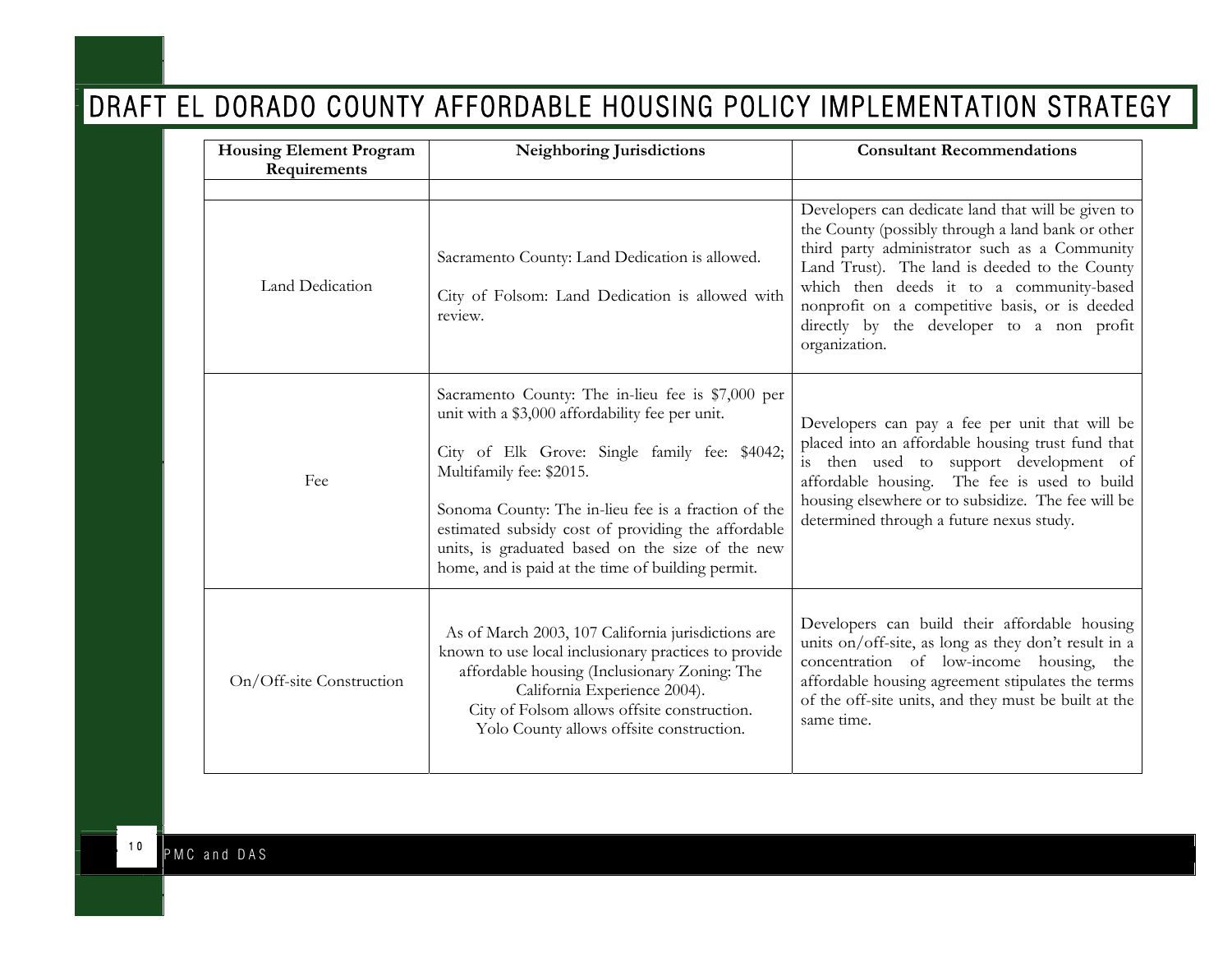| <b>Housing Element Program</b><br>Requirements | <b>Neighboring Jurisdictions</b>                                                                                                                                                                                                                                                                    | <b>Consultant Recommendations</b>                                                                                                         |
|------------------------------------------------|-----------------------------------------------------------------------------------------------------------------------------------------------------------------------------------------------------------------------------------------------------------------------------------------------------|-------------------------------------------------------------------------------------------------------------------------------------------|
| Developer incentives                           | Yolo County: Incentives available to offset cost of<br>inclusionary units: fee waivers or deferrals,<br>modification of planning & public works dept.<br>standards, streamlining processing, and density<br>bonus.<br>Reduction<br>Truckee:<br>Town<br>of<br>in<br>parcel<br>development standards. | Density Bonus<br>Fee Waiver or Deferral<br>TIM Fee Offset<br>$\bullet$<br>Design Modifications<br>Priority Processing<br>Credit Transfers |
| Administration of affordability<br>control.    | Yolo County: For Sale 20 years<br>Rental: permanent<br>City of Woodland: For sale 10 years; Rental:<br>Permanent<br>Sacramento County: For sale 30 years; Rental: 55<br>vears                                                                                                                       | Ownership and Rental Affordability is no less<br>than 30 years.                                                                           |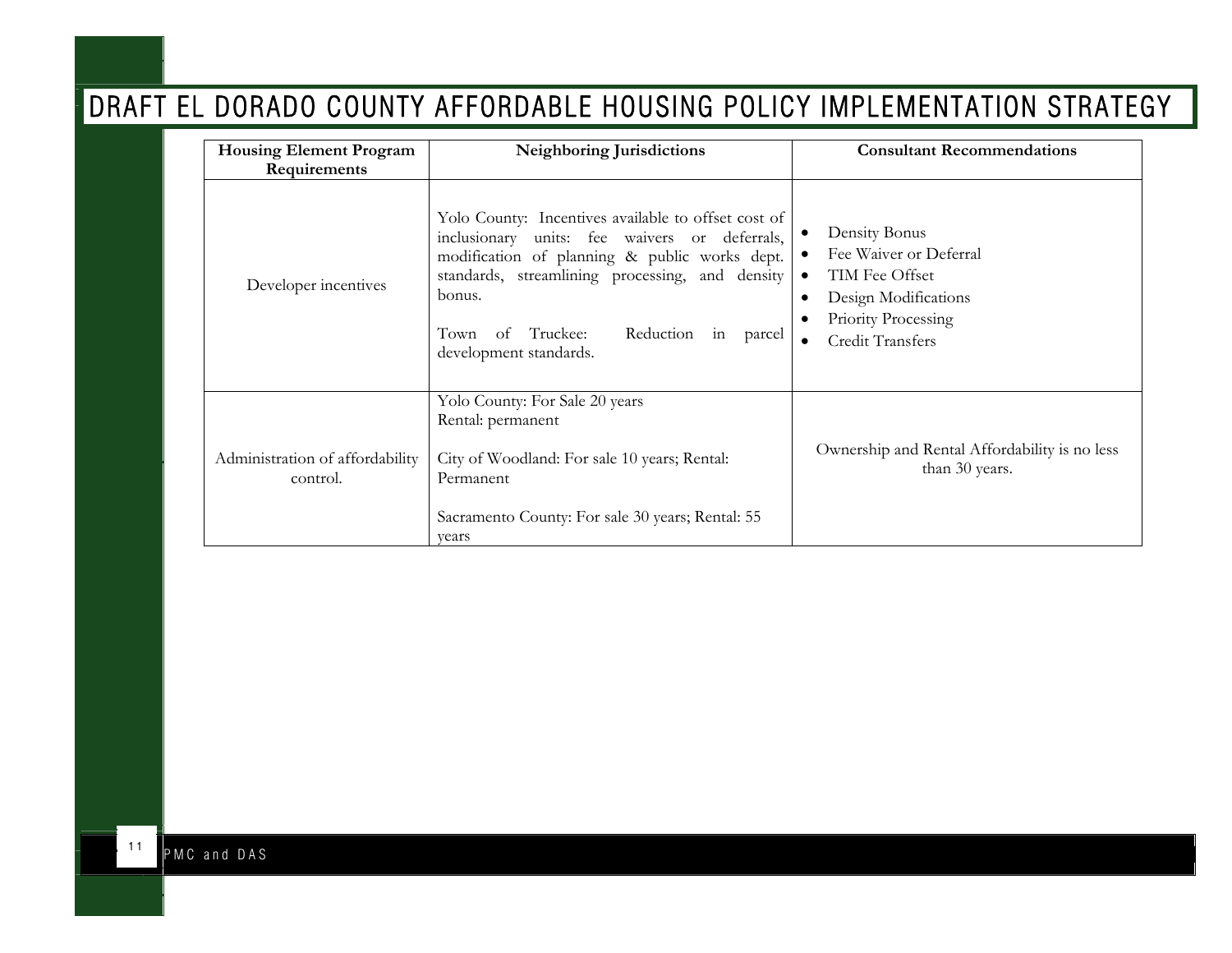#### <span id="page-12-0"></span>CONSULTANT PROGRAM RECOMMENDATIONS

The Consultant Team is recommending the following guidelines using Measure HO-C of the El Dorado County Housing Element for developing a program that will assist in the development of affordable housing throughout the County.

- A. The Consultant Team recommends limiting the application of the ordinance to developments exceeding 10 or more units.
- B. Developers will be required to submit an Affordable Housing Plan that will include at least one of the following options:
	- Second Units. For every five single-family units built one affordable second unit will be required.
	- Land Dedication. Enough land to yield a number of dwelling units equivalent to 20 percent of the total market rate units in the proposed subdivision (but in no case less than three buildable acres).
	- Fee Option. Pay a fee per affordable units required, as determined by the Board of Supervisors.
	- On/Offsite Construction. Developers can build the number of dwelling unit's equivalent to 25 percent of the total market rate units in the proposed subdivision.
- C. The Project Team recommends the following design and building requirements:
	- Affordable units shall be dispersed throughout projects unless otherwise approved by the County.
	- Affordable units shall be constructed with identical exterior materials and an exterior architectural design that is consistent with the market rate units in a project.
	- Depending on the geographic location in the County, the affordable units may be of smaller size than the market units in a project. In addition, affordable units may have fewer interior amenities than the market rate units in a project. However, the county may require that affordable units meet certain minimum standards. These standards shall be set forth in an Affordable Housing Agreement for the project.
- D. The Project Team recommends all affordable units in a project shall be constructed concurrently within or prior to the construction of the project's market rate units.
- E. The Project Team recommends that all developers building 10 or more units will be required to provide affordable housing in one of the following ways:
	- Providing deed restricted second units;
	- Dedicate land;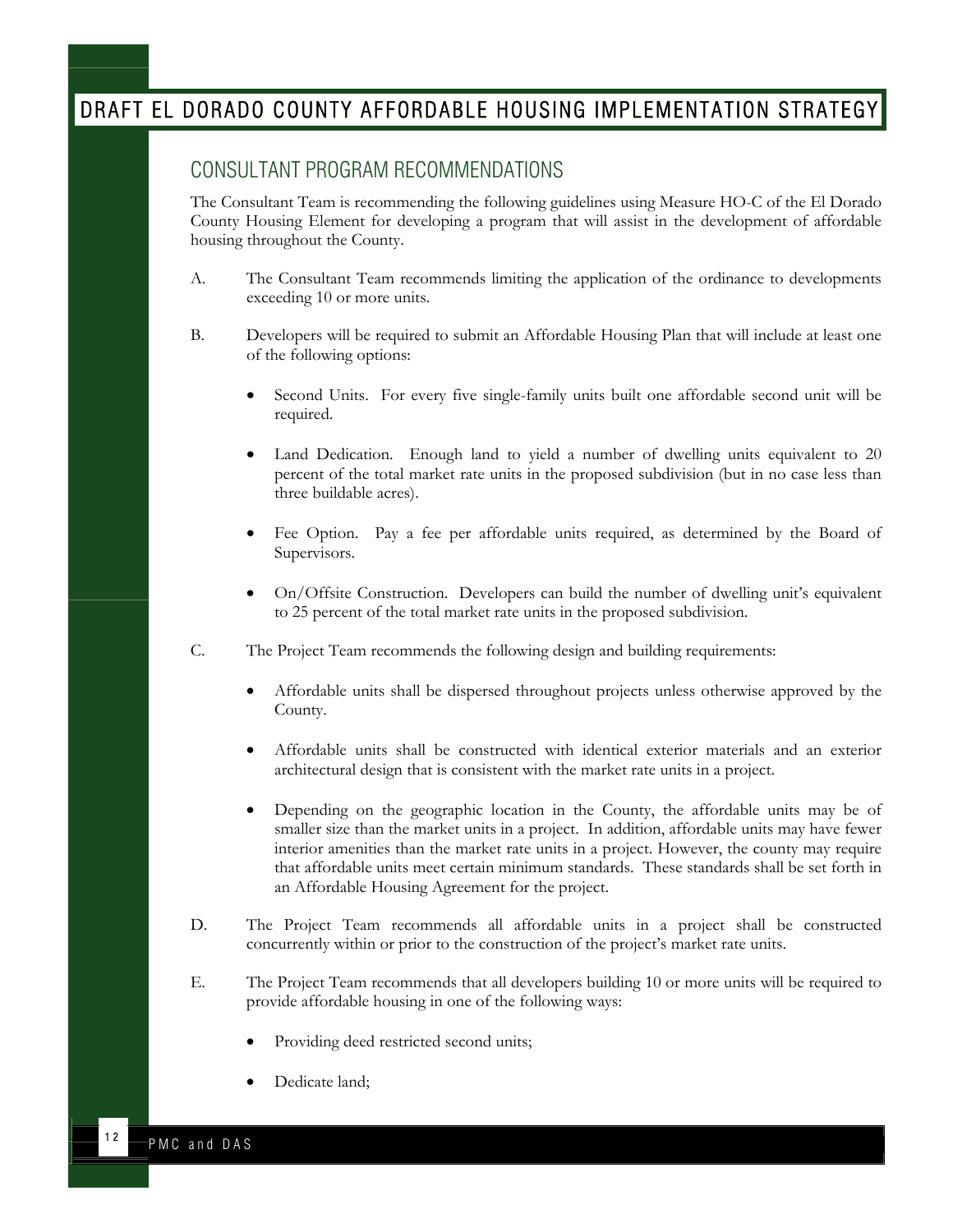- Pay a fee; or
- Build affordable housing units off-site
- F. Developer incentives

The following developer incentives will be: offered on a project by project basis:

- Density Bonus: Density Bonuses of at least 25 percent and an additional incentive or financially equivalent incentive will be granted to developers.
- Fee Waiver or Deferral: The Board of Supervisors, by resolution, may waive or defer payment of county development impact fees and/or building permit fees applicable to the affordable units or the project of which they are a part. Fee waivers shall meet the County's criteria for evaluating waivers of county fees for affordable housing projects.
- TIM Fee Offset. Affordable housing projects that meet certain requirements will be eligible for a TIM fee offset.
- Design Modifications: The granting of design modifications relative to the production of affordable units shall require the approval of the Board of Supervisors and shall meet all applicable zoning requirements of the County. Typical design standards may include the following: reduced setbacks, reduction in infrastructure requirements, reduced open space requirements, reduced landscaping requirements, reduced interior or exterior amenities, reduction in parking requirements, height restriction waivers
- Priority Processing: After receiving its discretionary approvals, a project that provides affordable units may be entitled to priority processing of building and engineering approval subject to the approval of the Development Services Director. A project that is eligible for priority processing shall be assigned to county engineering and/or building staff and processed in advance of all non-priority items.
- Credit Transfers. In the event a project exceeds the total number of affordable units required, the project owner may request affordable unit credits which may be used to meet the affordable housing requirements of another project. Affordable unit credits are issued to and become the possession of the project owner and may not be transferred to another project owner without approval by the Board of Supervisors. The number of affordable unit credits awarded for any project is subject to approval by the Board of Supervisors
- G. The Consultant Team recommends the following administration and affordability control.
	- Affordable units shall remain affordable in perpetuity through recordation of an affordable housing agreement or other term as established by the Board of Supervisors.
	- Each development should have an Affordable Housing Agreement that is entered into by the county and the developer. The agreement will outline how the developer will comply with the affordable housing requirements. It will also include any incentives the developer chooses to utilize, the affordable rent/sale prices, resale requirements, occupancy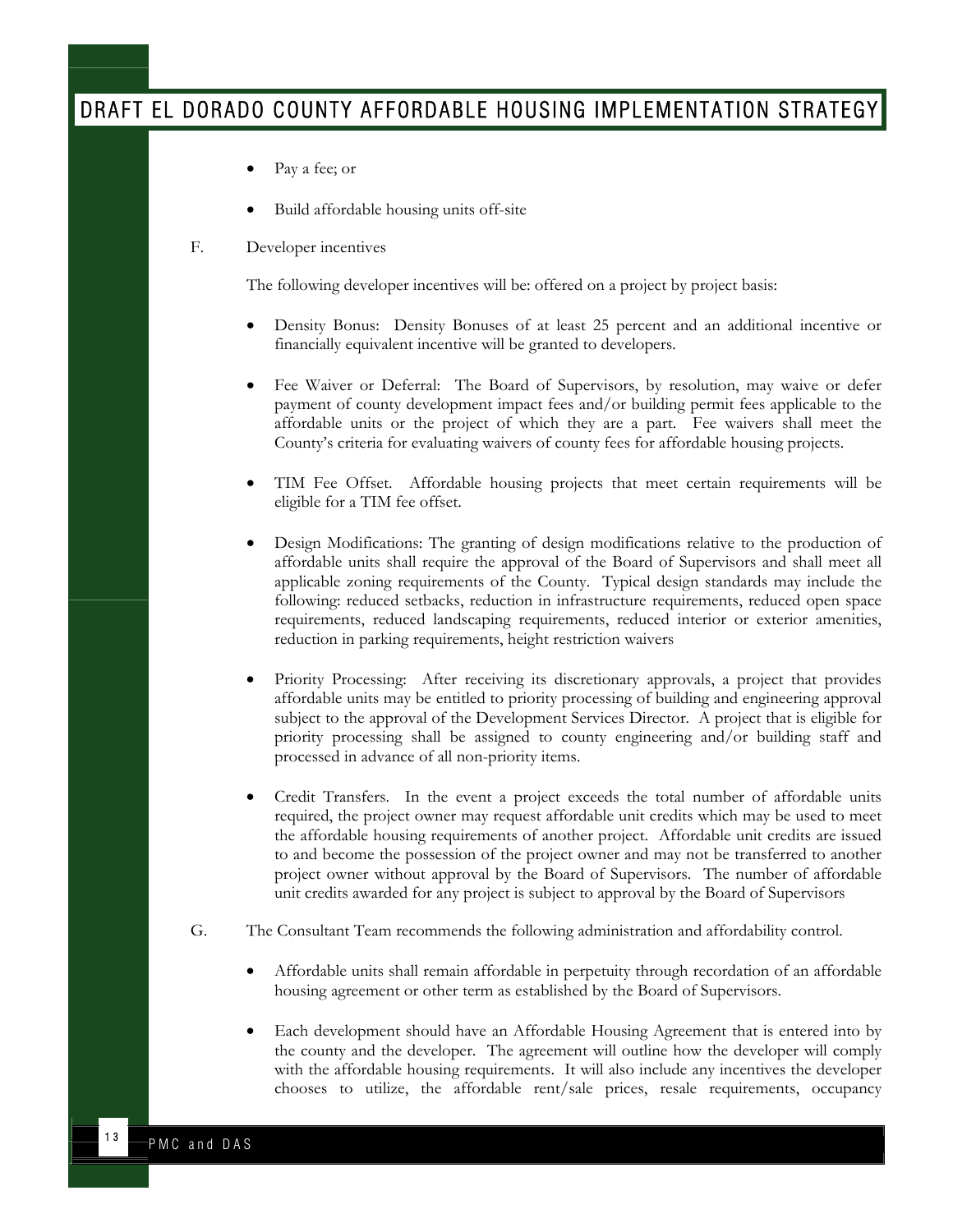<span id="page-14-0"></span>requirements, eligibility requirements, alternatives proposed by the developer, and administrative process to monitor compliance.

- Duration of affordability on rental affordable units is a minimum of 30 years.
- Resale restriction term that requires units to be sold at same price as initially sold until the end of this term
- Resale recapture of funds can be established by the Board of Supervisors at a later date.
- Occupancy requirements must be principal home of resident, annual income certifications must monitor income of occupant. If occupant's income increases, they must either leave the units, or pay the market rate as long as another unit becomes available to an income qualified occupant.

#### CONSULTANT'S AFFORDABLE HOUSING RECOMMENDATIONS

The following four recommendations, in order of priority, from the Consultant Team will enable the County to provide affordable housing in the near term.

#### Recommendation 1: Second Dwelling Units

Developers can meet their affordable housing requirement through producing a certain amount of accessory dwelling units. The County will need to revise development standards and fees to accelerate the production of this housing type.

Accessory Dwellings: A developer may construct accessory dwellings (also known as secondary units or "granny flats") on site of the development project to meet the affordable housing requirement. The lots upon which the accessory dwellings are constructed shall be deed restricted to provide that the units, if rented, shall be restricted to very low- or low-income households at affordable rents consistent with the provisions below.

• For every five single-family homes constructed one affordable second unit will be required.

#### Recommendation 2: Land Dedication

Developers can dedicate land that will be given to the County (possibly through a land bank or other third party administrator such as a Community Land Trust). The land is deeded to the County which then deeds it to a community-based nonprofit on a competitive basis, or is deeded directly by the developer to a non profit organization.

The County shall determine that a site is suitable for dedication and shall require dedication of that site if the land proposed meets the following criteria:

- Enough land to yield a number of dwelling units equivalent to 20 percent of the total market rate units in the proposed subdivision.
- The site is zoned in a manner to accommodate the required number of dwelling units and is located in close proximity to the following amenities: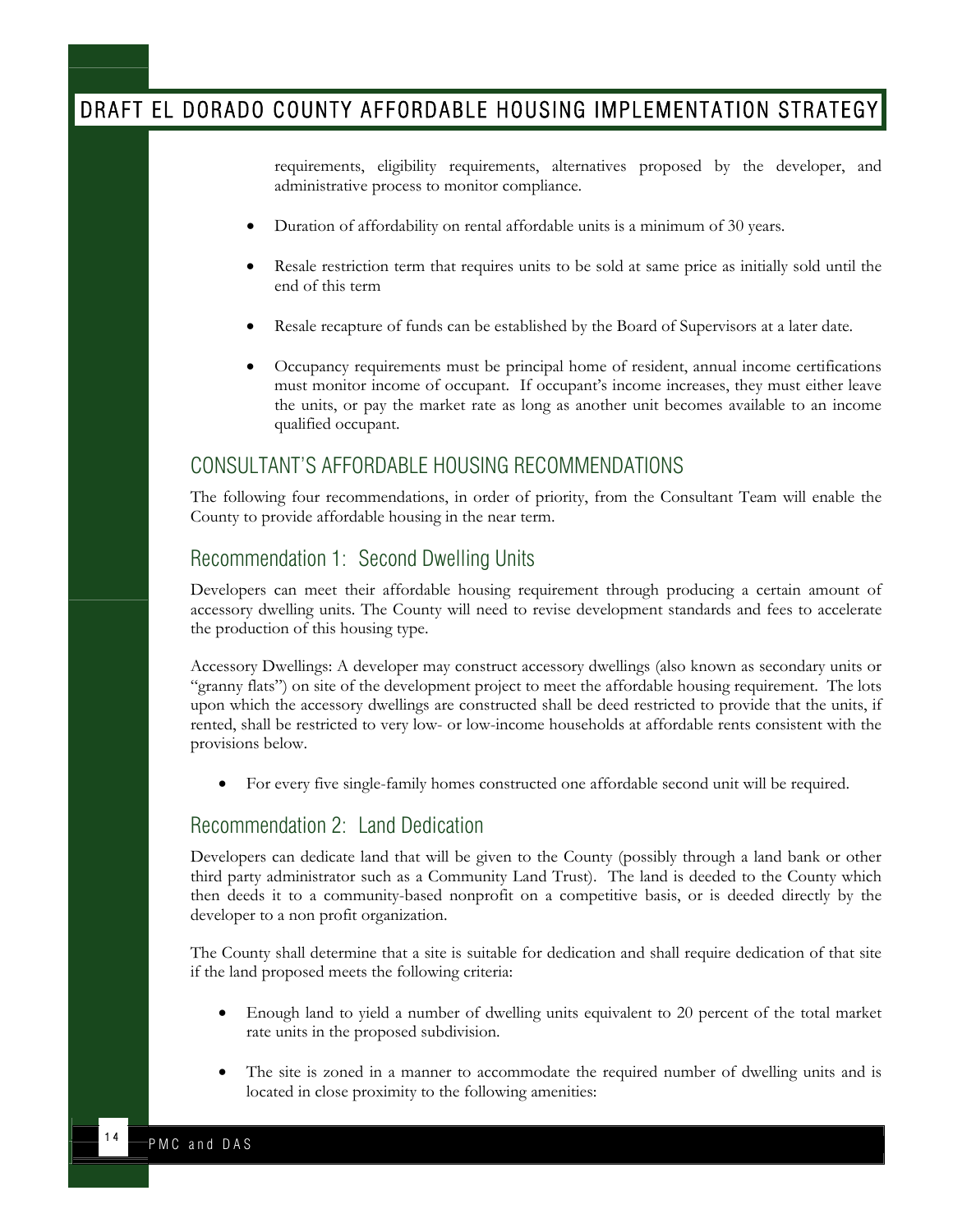- <span id="page-15-0"></span>o An existing or planned public elementary, middle, or high school;
- o An existing or planned public park or recreational facility;
- o An existing or planned transit stop;
- o An existing or planned grocery store or commercial center of at least ten (10) acres;
- o An existing or planned public library or other public facility
- The site is sufficient in size to contribute at least three net buildable acres combined with any additional acreage the developer has agreed to sell or donate but no more than ten (10) net acres in any one location; and
- The site is feasible to develop considering environmental constraints.

#### Recommendation 3: Fee Program

Developers can pay a fee per unit that will be placed into an affordable housing trust fund that is then used to support development of affordable housing. The fee is used to build housing elsewhere or to subsidize the purchase of housing by community members. There are many formulas for an in-lieu fee, some of which set the fee at only a few thousand dollars, others that set the fee at the full value of the foregone affordable units, and still others that set the fee at the cost of assisting a family through an alternative program.

The Project Team is recommending the following Fee Program:

#### *Collection, Use and Administration of Fees*

The Affordable Housing Fee shall be collected, used, and administered as described in items (a) through (c) below

The Affordable Housing Fee shall be paid by the property owner to the County at the time of the issuance of a building permit.

- a) Monies collected through the Affordable Housing Fee are limited to the following uses: 1) hard and soft costs associated with the development of new residential construction that is created as housing affordable to very low- and low-income households and 2) a homebuyer assistance program for lower income households, limited to assisting with the purchase of units constructed during the RHNA planning period,
- b) The establishment of the proportion of fee acquired set-aside for administrative expenses is necessary. Three (3) percent of the total Affordable Housing Fee collected is reserved for administrative expenses. Administrative expenses include but are not limited to costs associated with: making of grants and loans to developers of low income housing, developing guidelines for programs assisted with this fee, implementing and monitoring assistance provided through this fee, marketing programs and assistance provided through this fee, accounting for the fee revenues, and updated the fee program.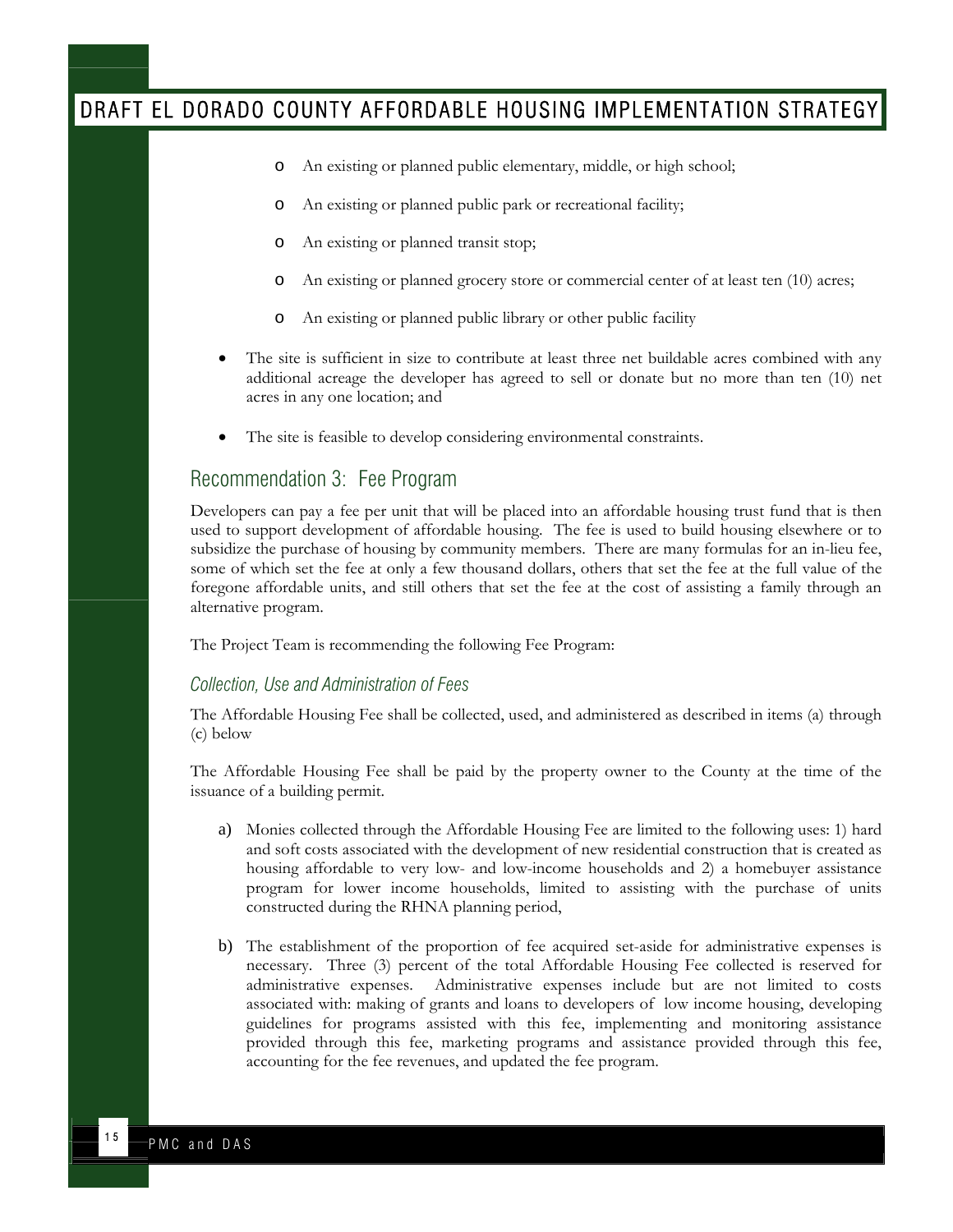<span id="page-16-0"></span>c) An annual inflationary fee adjustment is necessary to keep pace with inflation. In January of each calendar year, commencing on January 1, 2008, or another date as determined by the County, the Affordable Housing Fee will be adjusted based on County policy.

#### *Calculating the fee:*

Pay a fee per affordable units based on future nexus study and the Board of Supervisors approval.

#### Recommendation 4: On/Offsite Construction

Developers can build their affordable housing units on or off-site, as long as they don't result in a concentration of low-income housing, the affordable housing agreement stipulates the terms of the offsite units, and they must be built at the same time. Developers will be required to build the number of dwelling units equivalent to 25 percent of the total market rate units in the proposed subdivision.

The primary emphasis of this affordable housing program is to achieve the inclusion of affordable housing units to be constructed in conjunction with market rate units within the same project in all new residential projects. However, the county acknowledges that it may not always be practical to require that every project satisfy its affordable housing requirement through the construction of affordable units within the project itself. Therefore, the affordable housing requirements may be satisfied by producing units off-site.

On/Off-Site Projects: Affordable units required may be permitted to be constructed within a project or at a location within the county other than the project site. Affordable units must meet the following criteria:

- The on/off-site affordable units must be determined to be consistent with the county's goal of creating, preserving, maintaining, and protecting housing for very low, low-income households.
- The on/off-site affordable units must not result in a significant concentration of lower-income units in any one particular neighborhood.
- The on/off-site affordable units shall conform to the requirements of all applicable county ordinances.
- The affordable housing agreement shall stipulate the terms of the affordable units. If the construction does not take place at the same time as project development, the agreement shall require the units to be produced within a specified time frame, but in no event longer than five (5) years. A cash deposit or bond may be required by the county, refundable upon construction, as assurance that the units will be built.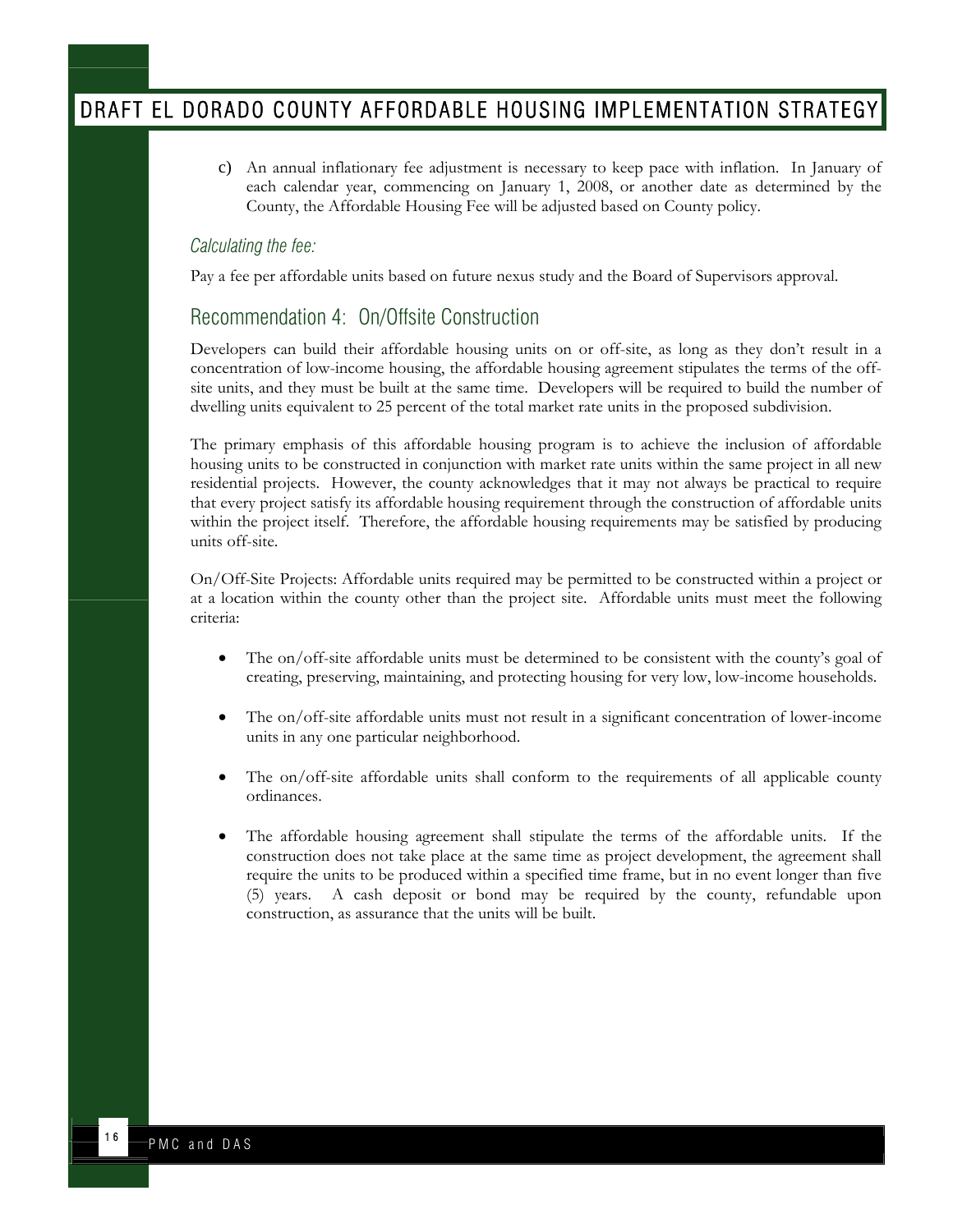# <span id="page-17-0"></span>APPENDIX A: AFFORDABLE HOUSING TASK FORCE MEMBER COMMENTS

# INDIVIDUAL TASK FORCE MEMBER COMMENTS (JOHN HIDAHL)

| <b>Housing Element</b><br><b>Program Requirements</b>                                                         | <b>Task Force Member Input</b>                                                                                                                                                                                                                                                                                                 | <b>Consultant Recommendations</b>                                                                                                                                                                                                                                                                                                                                                                                                                                                                                                                                                                                                                                                                                                                          |
|---------------------------------------------------------------------------------------------------------------|--------------------------------------------------------------------------------------------------------------------------------------------------------------------------------------------------------------------------------------------------------------------------------------------------------------------------------|------------------------------------------------------------------------------------------------------------------------------------------------------------------------------------------------------------------------------------------------------------------------------------------------------------------------------------------------------------------------------------------------------------------------------------------------------------------------------------------------------------------------------------------------------------------------------------------------------------------------------------------------------------------------------------------------------------------------------------------------------------|
| Limiting the application<br>of the ordinance to<br>developments exceeding a<br>certain size.                  | All housing projects of 5 or<br>more units will be required to<br>provide affordable housing.                                                                                                                                                                                                                                  | All housing projects of 10 or more units will be<br>required to provide affordable housing.                                                                                                                                                                                                                                                                                                                                                                                                                                                                                                                                                                                                                                                                |
| Percentage of housing<br>units required to be set<br>aside as affordable and<br>their level of affordability. | inclusionary<br>An<br>program<br>should<br>be<br>adopted<br>that<br>includes<br>20<br>percent<br>requirement to make up for<br>the lack of affordable housing<br>that now exists in the County.<br>Developers should be able to<br>affordable<br>build<br>housing<br>offsite and receive credit for<br>his onsite development. | Second Units. For every five single-family units built<br>one affordable second unit will be required.<br>Land Dedication. Enough land to yield a number of<br>dwelling units equivalent to 20 percent of the total<br>market rate units in the proposed subdivision.<br>Fee Option. Developers can pay a fee per unit that<br>will be placed into an affordable housing trust fund<br>that is then used to support development of affordable<br>housing. The fee is used to build housing elsewhere or<br>to subsidize. The fee will be determined through a<br>future nexus study.<br>Offsite Construction. Developers can build the<br>number of dwelling units equivalent to 25 percent of<br>the total market rate units in the proposed subdivision. |
| Design and building<br>requirements                                                                           | Agree with consultant's<br>recommendation.                                                                                                                                                                                                                                                                                     | Affordable units shall be dispersed throughout projects<br>unless otherwise approved by the County.<br>Affordable units shall be constructed with identical<br>exterior materials and an exterior architectural design<br>that is consistent with the market rate units in a<br>project.<br>Affordable units may be of smaller size than the<br>market units in a project. In addition, affordable units<br>may have fewer interior amenities than the market rate<br>units in a project. However, the county may require<br>that affordable units meet certain minimum standards.<br>These standards shall be set forth in a affordable<br>housing agreement for the project.                                                                             |
| Timing of affordable unit<br>construction<br>Recommendations                                                  | Agree with consultant's<br>recommendation.                                                                                                                                                                                                                                                                                     | Affordable units to be constructed concurrently or<br>before the other units. In a phased project, the<br>affordable units should be provided proportionally.<br>Affordable units dispersed throughout the residential<br>development may be clustered if this increases<br>affordability                                                                                                                                                                                                                                                                                                                                                                                                                                                                  |
|                                                                                                               | The following recommendations are listed in priority order by the Consultant Team.                                                                                                                                                                                                                                             |                                                                                                                                                                                                                                                                                                                                                                                                                                                                                                                                                                                                                                                                                                                                                            |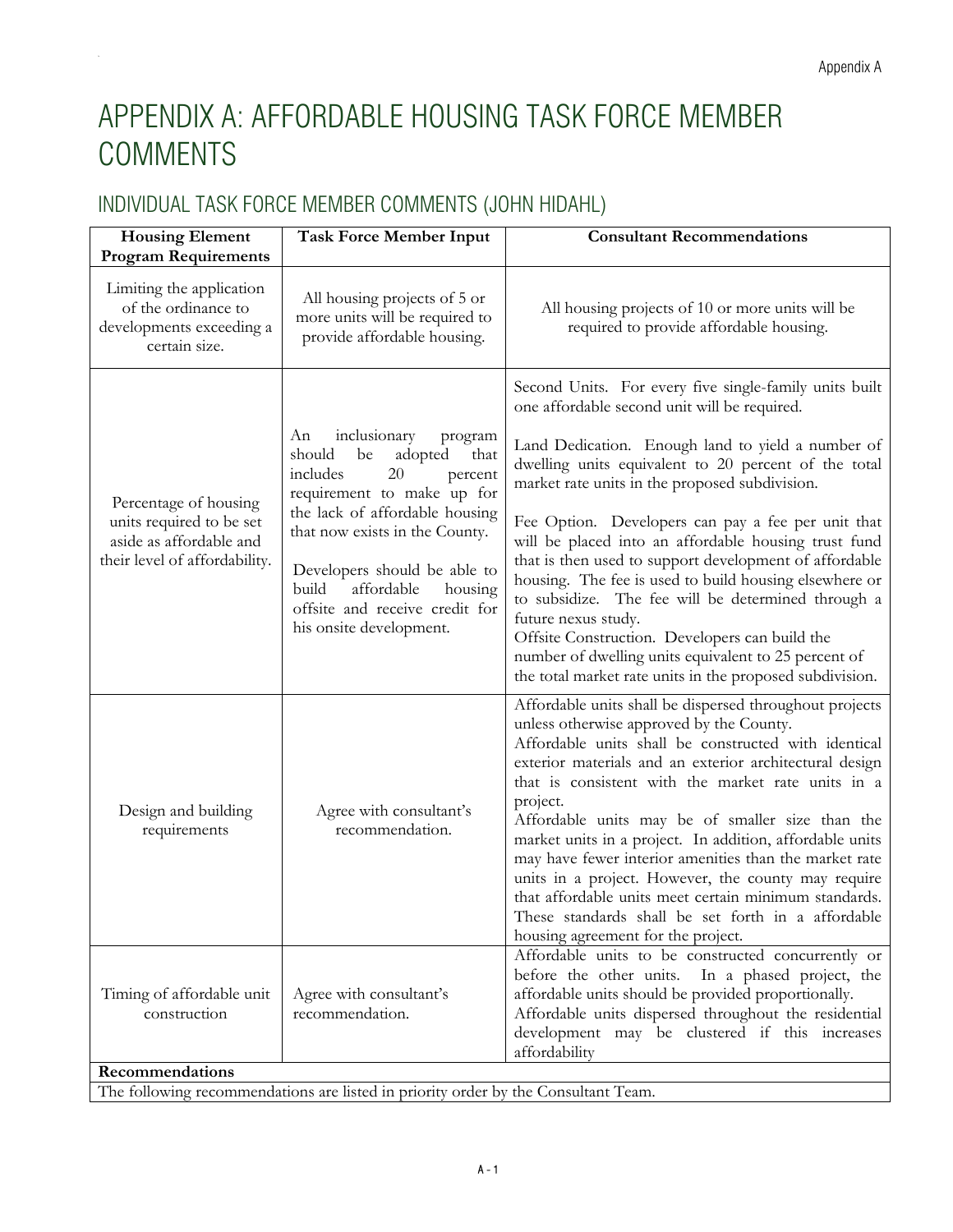| <b>Housing Element</b>                      | <b>Task Force Member Input</b>                                                                                                                                                                                                                                                      | <b>Consultant Recommendations</b>                                                                                                                                                                                                                                                                                                                                                                             |
|---------------------------------------------|-------------------------------------------------------------------------------------------------------------------------------------------------------------------------------------------------------------------------------------------------------------------------------------|---------------------------------------------------------------------------------------------------------------------------------------------------------------------------------------------------------------------------------------------------------------------------------------------------------------------------------------------------------------------------------------------------------------|
| <b>Program Requirements</b><br>Second Units | Modify consultant's<br>recommendation to only<br>include new development.<br>Granny flats would be<br>discouraged for existing<br>development of 5 or more unit<br>per subdivision.                                                                                                 | A developer may construct accessory dwellings (also<br>known as secondary units or "granny flats") on site of<br>the development project to meet the affordable<br>housing requirement. The lots upon which the<br>accessory dwellings are constructed shall be deed<br>restricted to provide that the units, if rented, shall be<br>restricted to very low- or low-income households at<br>affordable rents. |
| Land Dedication                             | County must approve any<br>dedicate land for affordable<br>housing and the land shall not<br>exceed 10 % slope. The<br>dedicate land value shall be<br>equal or exceed the cost per<br>acre of the land being<br>developed.                                                         | Developers can dedicate land that will be given to the<br>County (possibly through a land bank or other third<br>party administrator such as a Community Land Trust).<br>The land is deeded to the County which then deeds it<br>to a community-based nonprofit on a competitive<br>basis, or is deeded directly by the developer to a non<br>profit organization.                                            |
| Fee                                         | The developer of 5 to 20 units<br>can pay a fee of \$10,000 per<br>unit in-lieu fee to an affordable<br>housing trust fund.<br>Developments exceeding 21<br>units shall be required to pay a<br>\$25,000 in-lieu per unit.                                                          | Developers can pay a fee per unit that will be placed<br>into an affordable housing trust fund that is then used<br>to support development of affordable housing. The<br>fee is used to build housing elsewhere or to subsidize.<br>The fee will be determined through a future nexus<br>study.                                                                                                               |
| On/Off-site Construction                    | Agree with consultant.                                                                                                                                                                                                                                                              | Developers can build their affordable housing units<br>on/off-site, as long as they don't result in a<br>concentration of low-income housing, the affordable<br>housing agreement stipulates the terms of the off-site<br>units, and they must be built at the same time.                                                                                                                                     |
| Developer incentives                        | Priority<br>$\bullet$<br>Processing/Streamline<br>process<br>Upzoning<br>٠<br>Parking Reductions<br>30% open space-<br>$\bullet$<br>affordable housing project<br>relief; not to be reduced<br>below 20% open space.<br>Increase height<br>$\bullet$<br>restrictions; not to exceed | Density Bonus<br>٠<br>Fee Waiver or Deferral<br>$\bullet$<br>TIM Fee Offset<br>٠<br>Design Modifications<br>٠<br>Priority Processing<br>$\bullet$<br><b>Credit Transfers</b>                                                                                                                                                                                                                                  |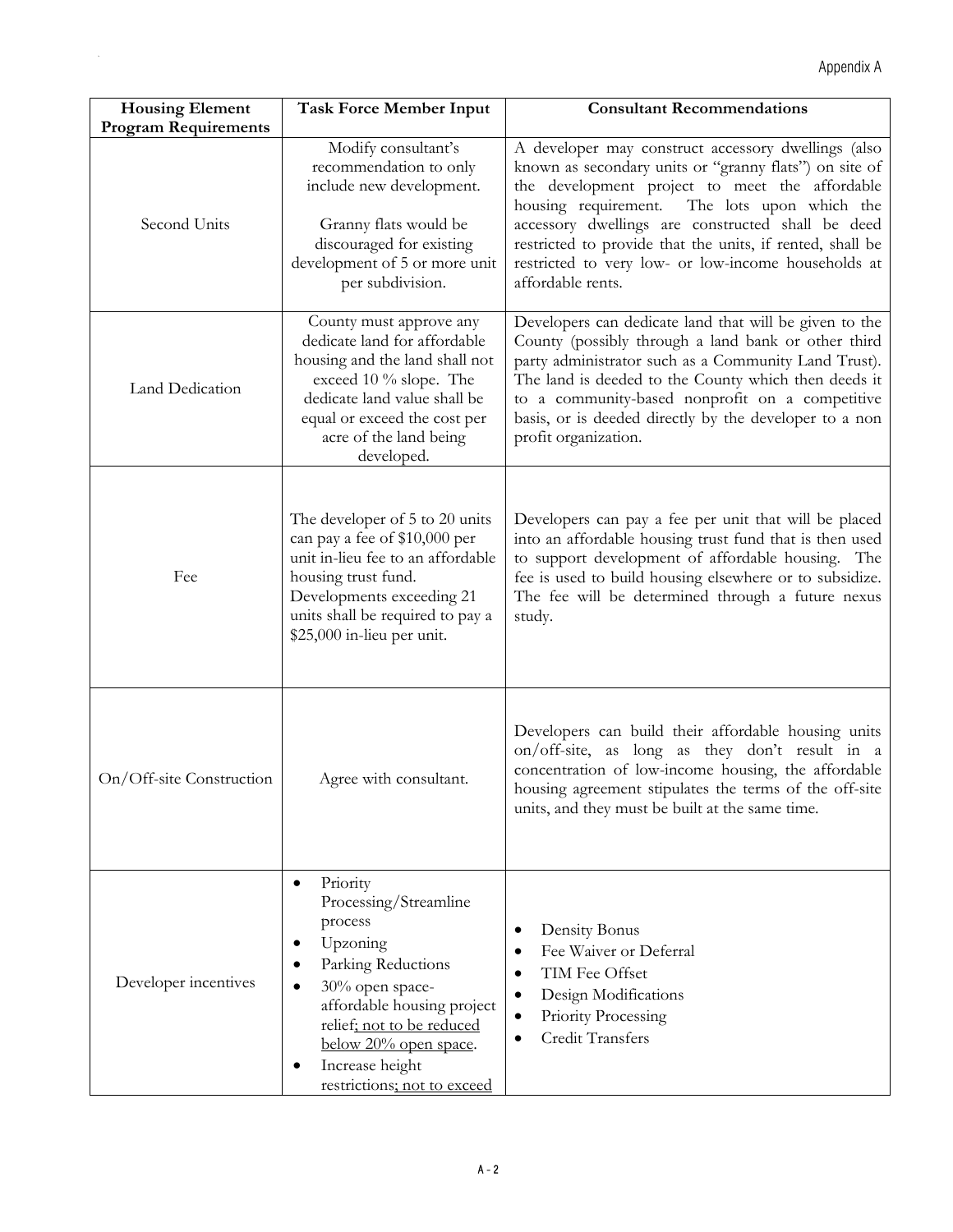| <b>Housing Element</b>      | <b>Task Force Member Input</b> | <b>Consultant Recommendations</b>                     |
|-----------------------------|--------------------------------|-------------------------------------------------------|
| <b>Program Requirements</b> |                                |                                                       |
|                             | $20\%$ of County               |                                                       |
|                             | requirements.                  |                                                       |
|                             | TIM fee reduction for<br>٠     |                                                       |
|                             | very low income housing        |                                                       |
|                             |                                |                                                       |
|                             |                                |                                                       |
|                             |                                |                                                       |
|                             |                                |                                                       |
|                             |                                |                                                       |
|                             |                                |                                                       |
|                             | Encourage affordable housing   | Ownership and Rental Affordability is no less than 30 |
| Administration of           | homeownership with limit on    | years.                                                |
| affordability control.      | resale options.                |                                                       |

## Recommendation 1: Inclusionary Housing

For Sale developments with 5 or more units that do not opt for second dwelling units shall provide 20% of the units for low and moderate income; 50 % of these must go to low and 50% must go to moderate income. Developments of less than 5 units shall be subject to in lieu fees.

Multifamily rental units with 20 or more units must provide 25% for very low income and at least 10% for lowincome; development units between 7 and 19 units must provide 15% to very low-income and 10% to low income (on-site units); projects less than 7 units are subject to in-lieu fees.

For commercial developments greater than 10 acres in size, mixed use low income housing shall be provided equivalent to at least 2 units/acre. Developments less than 10 acres shall be subject to in-lieu fees. Recommendation 2: Second Dwelling Units

For sale unit developers can meet their affordable housing requirement through producing a certain amount of accessory dwelling units. The County will need to revise development standards and fees to accelerate the production of this housing type.

Accessory Dwellings: A developer may construct accessory dwellings (also known as secondary units or "granny flats") on site of the development project to meet the affordable housing requirement. The lots upon which the accessory dwellings are constructed shall be deed restricted to provide that the units, if rented, shall be restricted to very low- or low-income households at affordable rents consistent with the provisions below.

• For every five single-family homes constructed two affordable second units will be required.

### Recommendation 3: Land Dedication

Developers can dedicate land that will be given to the County (possibly through a land bank or other third party administrator such as a Community Land Trust). The land is deeded to the County which then deeds it to a community-based nonprofit on a competitive basis, or is deeded directly by the developer to a non profit organization.

The County shall determine that a site is suitable for dedication and shall require dedication of that site if the land proposed meets the following criteria: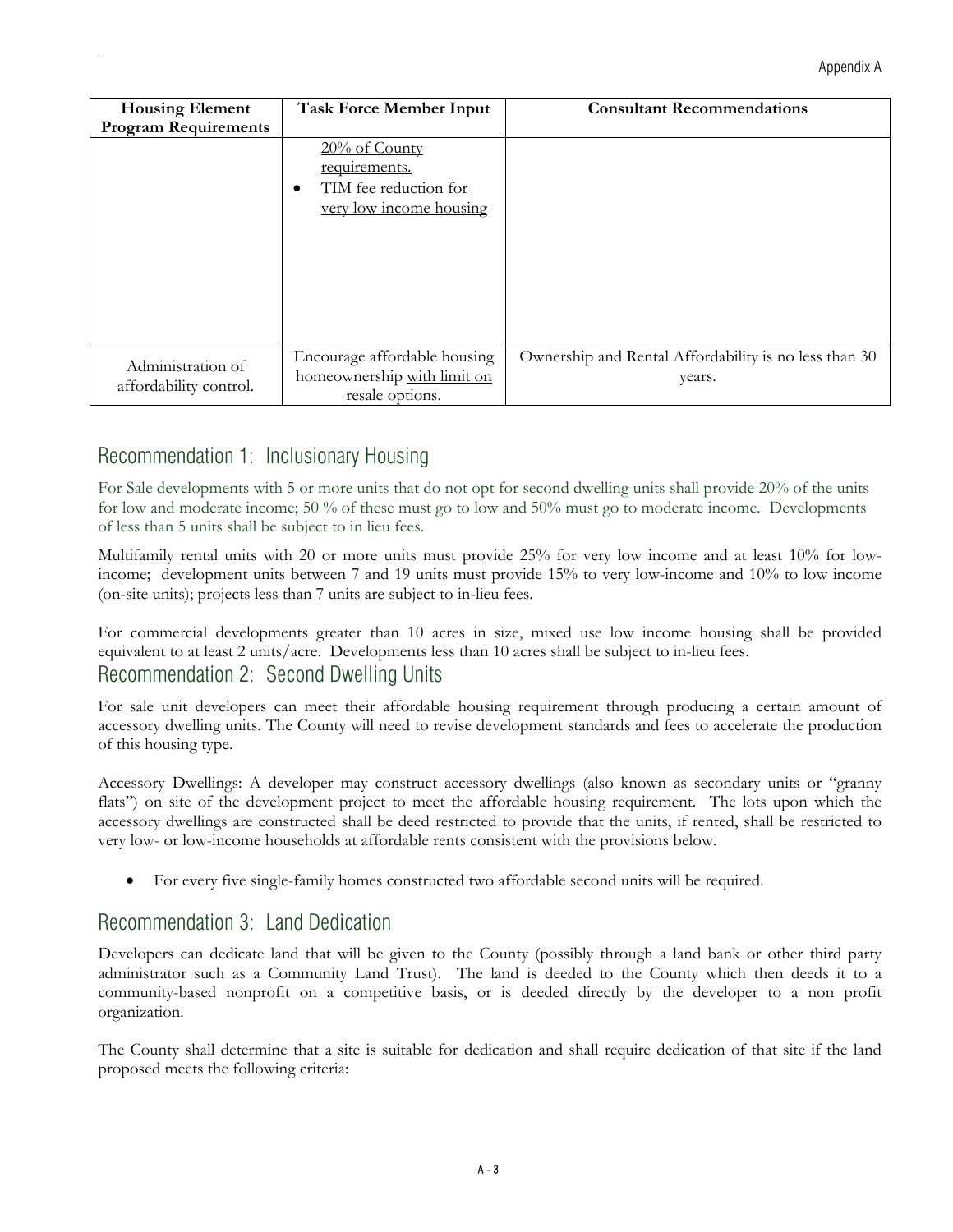- Enough land to yield a number of dwelling units equivalent to 30 percent of the total market rate units in the proposed subdivision.
- The site is zoned in a manner to accommodate the required number of dwelling units and is located in close proximity to the following amenities:
	- o An existing or planned public elementary, middle, or high school;
	- o An existing or planned public park or recreational facility;
	- o An existing or planned transit stop;
	- o An existing or planned grocery store or commercial center of at least ten (10) acres;
	- o An existing or planned public library or other public facility
- The site is sufficient in size to contribute at least three net buildable acres combined with any additional acreage the developer has agreed to sell or donate but no more than ten (10) net acres in any one location; and
- The site is feasible to develop considering environmental constraints.

### Recommendation 4: Fee Program

Developers of small projects not meeting the inclusionary housing criteria can pay a fee per unit that will be placed into an affordable housing trust fund that is then used to support development of affordable housing. The fee is used to build housing elsewhere or to subsidize the purchase of housing by community members. There are many formulas for an in-lieu fee, some of which set the fee at only a few thousand dollars, others that set the fee at the full value of the foregone affordable units, and still others that set the fee at the cost of assisting a family through an alternative program.

The Project Team is recommending the following Fee Program:

#### *Collection, Use and Administration of Fees*

The Affordable Housing Fee shall be collected, used, and administered as described in items (a) through (c) below

The Affordable Housing Fee shall be paid by the property owner to the County at the time of the issuance of a building permit.

- d) Monies collected through the Affordable Housing Fee are limited to the following uses: 1) hard and soft costs associated with the development of new residential construction that is created as housing affordable to very low- and low-income households and 2) a homebuyer assistance program for lower income households, limited to assisting with the purchase of units constructed during the RHNA planning period,
- e) The establishment of the proportion of fee acquired set-aside for administrative expenses is necessary. Three (3) percent of the total Affordable Housing Fee collected is reserved for administrative expenses. Administrative expenses include but are not limited to costs associated with: making of grants and loans to developers of low income housing, developing guidelines for programs assisted with this fee, implementing and monitoring assistance provided through this fee, marketing programs and assistance provided through this fee, accounting for the fee revenues, and updated the fee program.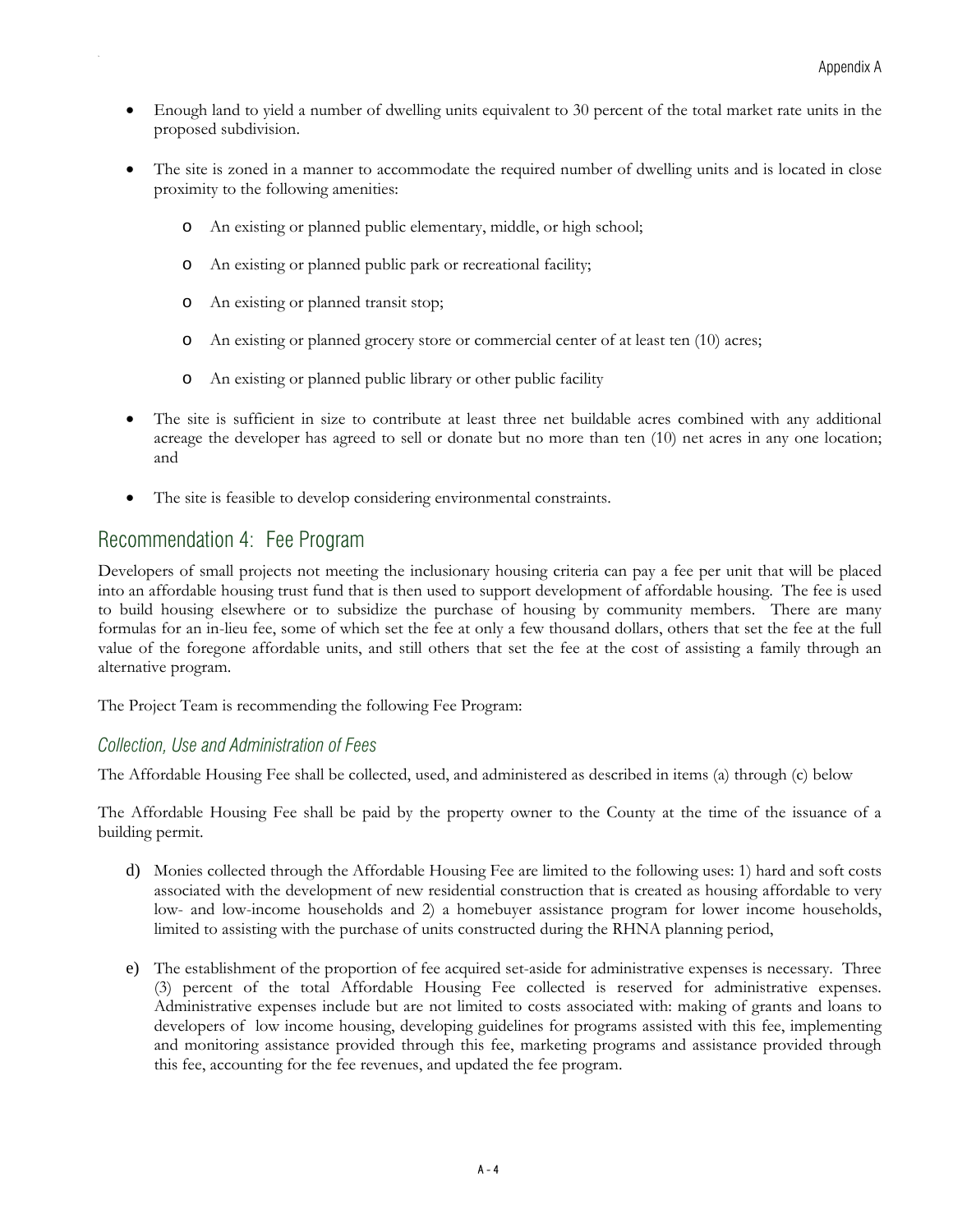f) An annual inflationary fee adjustment is necessary to keep pace with inflation. In January of each calendar year, commencing on January 1, 2008, or another date as determined by the County, the Affordable Housing Fee will be adjusted based on County policy.

#### *Calculating the fee:*

Pay a fee per affordable units based on future nexus study and the Board of Supervisors approval.

## Recommendation 5: On/Offsite Construction

Developers can build their affordable housing units on or off-site, as long as they don't result in a concentration of low-income housing, the affordable housing agreement stipulates the terms of the off-site units, and they must be built at the same time. Developers will be required to build the number of dwelling units equivalent to 25 percent of the total market rate units in the proposed subdivision.

The primary emphasis of this affordable housing program is to achieve the inclusion of affordable housing units to be constructed in conjunction with market rate units within the same project in all new residential projects. However, the county acknowledges that it may not always be practical to require that every project satisfy its affordable housing requirement through the construction of affordable units within the project itself. Therefore, the affordable housing requirements may be satisfied by producing units off-site.

On/Off-Site Projects: Affordable units required may be permitted to be constructed within a project or at a location within the county other than the project site. Affordable units must meet the following criteria:

- The on/off-site affordable units must be determined to be consistent with the county's goal of creating, preserving, maintaining, and protecting housing for very low, low-income households.
- The on/off-site affordable units must not result in a significant concentration of lower-income units in any one particular neighborhood.
- The on/off-site affordable units shall conform to the requirements of all applicable county ordinances.
- The affordable housing agreement shall stipulate the terms of the affordable units. If the construction does not take place at the same time as project development, the agreement shall require the units to be produced within a specified time frame, but in no event longer than five (5) years. A cash deposit or bond may be required by the county, refundable upon construction, as assurance that the units will be built.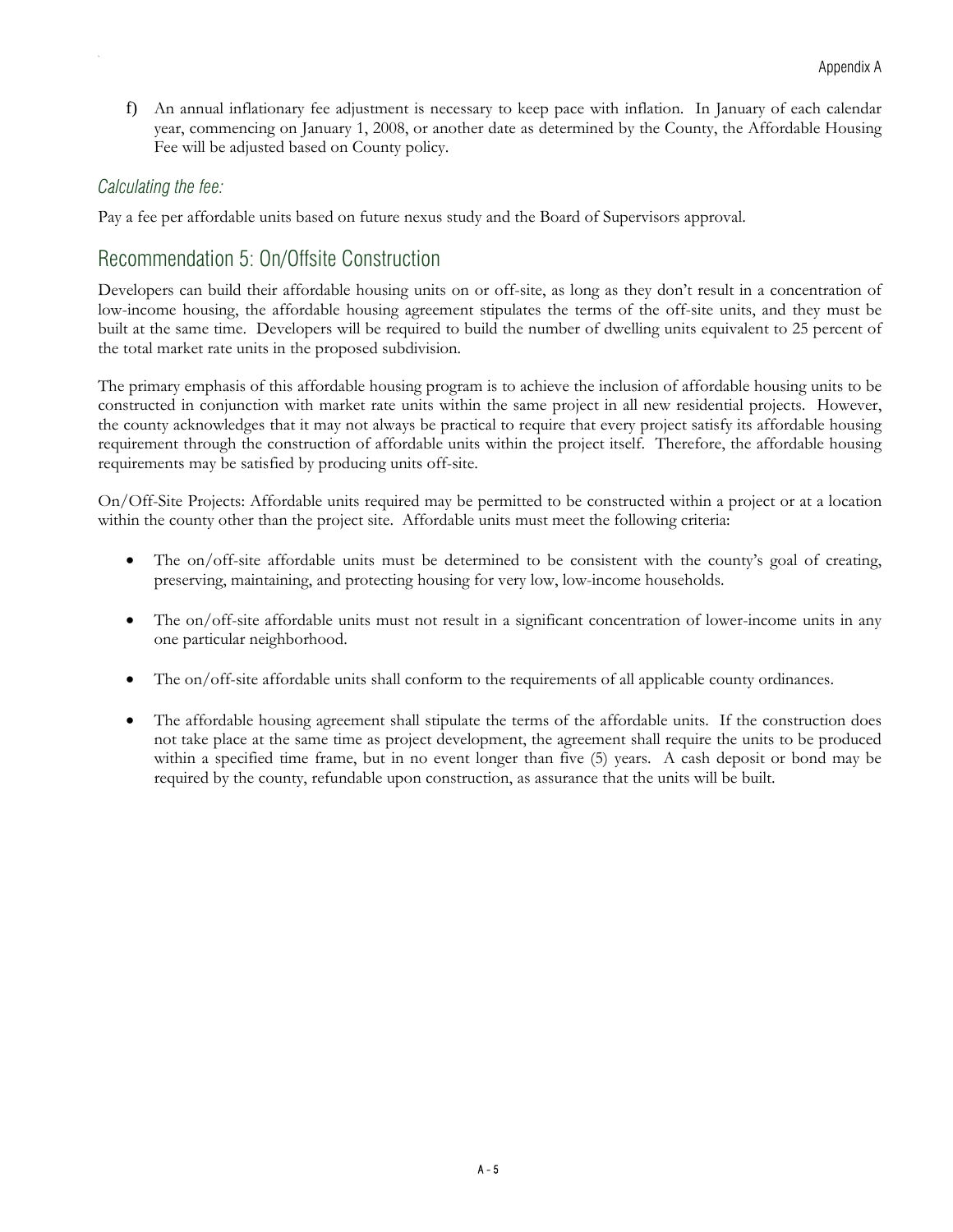# INDIVIDUAL TASK FORCE MEMBER COMMENTS (NOAH BRIEL AND KATHY WALDIE) Affordable Housing Taskforce Suggestions and Comments

<span id="page-22-0"></span>Ap

| Housing Element Program<br>Requirements:                                                                     | Recommendations from Noah Briel and Kathy Waldie                                                                                                                                                                                                                                                                                                                                                                                                                                                                                                              |
|--------------------------------------------------------------------------------------------------------------|---------------------------------------------------------------------------------------------------------------------------------------------------------------------------------------------------------------------------------------------------------------------------------------------------------------------------------------------------------------------------------------------------------------------------------------------------------------------------------------------------------------------------------------------------------------|
| Limiting the application of the<br>ordinance to developments<br>exceeding a certain size.                    | Agree that all developers of housing projects comprised of ten or<br>more units have conditions placed upon their projects to address<br>affordable housing. The smaller developments should have more options to use in-lieu<br>fees where the bigger developments should be required to provide the land and/or actually<br>build the affordable units.                                                                                                                                                                                                     |
| Percentage of housing units<br>required to be set aside as<br>affordable and their level<br>of affordability | We believe this should be taken care of with a sliding scale of<br>density bonuses.                                                                                                                                                                                                                                                                                                                                                                                                                                                                           |
|                                                                                                              | Regarding the land dedication, enough land to yield a $#$ of dwelling units equivalent to<br>20% of the total market rate units in the proposed subdivision sounds reasonable if<br>creative building techniques such as mixed use or multi-level (up to 4 stories) is allowed,<br>thus making it more feasible for the developer.                                                                                                                                                                                                                            |
|                                                                                                              | We have addressed offsite construction and fees in the following sections.                                                                                                                                                                                                                                                                                                                                                                                                                                                                                    |
| Design and Building<br>Requirements                                                                          | We agree with the team recommendations. In addition, we<br>believe that a well designed, themed project can mitigate<br>traditional opposition to affordable housing. It has been our experience that when<br>discussing the idea of a "village" concept with El Dorado residents, their opposition to<br>affordable housing melts away when it is packaged creatively. For example, a well<br>planned, high density, European themed, walkable village with work/live "artists" lofts is a<br>description of affordable housing that no one has objected to. |
| Timing of Affordable<br><b>Units Construction</b>                                                            | We believe they should be built concurrently, but funding sources<br>for affordable units sometimes take long periods of time to line<br>up. Projects should not be held up because of this. Perhaps, in these cases, there should<br>be exceptions if the funding is in the works.                                                                                                                                                                                                                                                                           |
| <b>Second Units</b>                                                                                          | We agree with the task force recommendations. We would like to add that the granny flat<br>concept/hardship could also apply to mix-used developments to reduce fees.                                                                                                                                                                                                                                                                                                                                                                                         |
| <b>Land Dedication</b>                                                                                       | We believe the concept of land dedication would be an ideal condition for a large project<br>to facilitate non-profit organizations such as Mercy Housing to build low and very low<br>income units. For example, in a large mixed use project the feasibility for the developer to<br>build low and very low income units on their own is unlikely, but a large mixed use project<br>can supply the infrastructure conditions necessary for non-profit organizations to seek the<br>funding they require to subsidize low income housing.                    |
| Fee                                                                                                          | We are in favor of an in-lieu fee to fund the rehabilitation of older developments, but we do<br>not feel that an in-lieu fee by itself will generate enough funds to build new units. This                                                                                                                                                                                                                                                                                                                                                                   |

idea may be particularly relevant for smaller scale projects.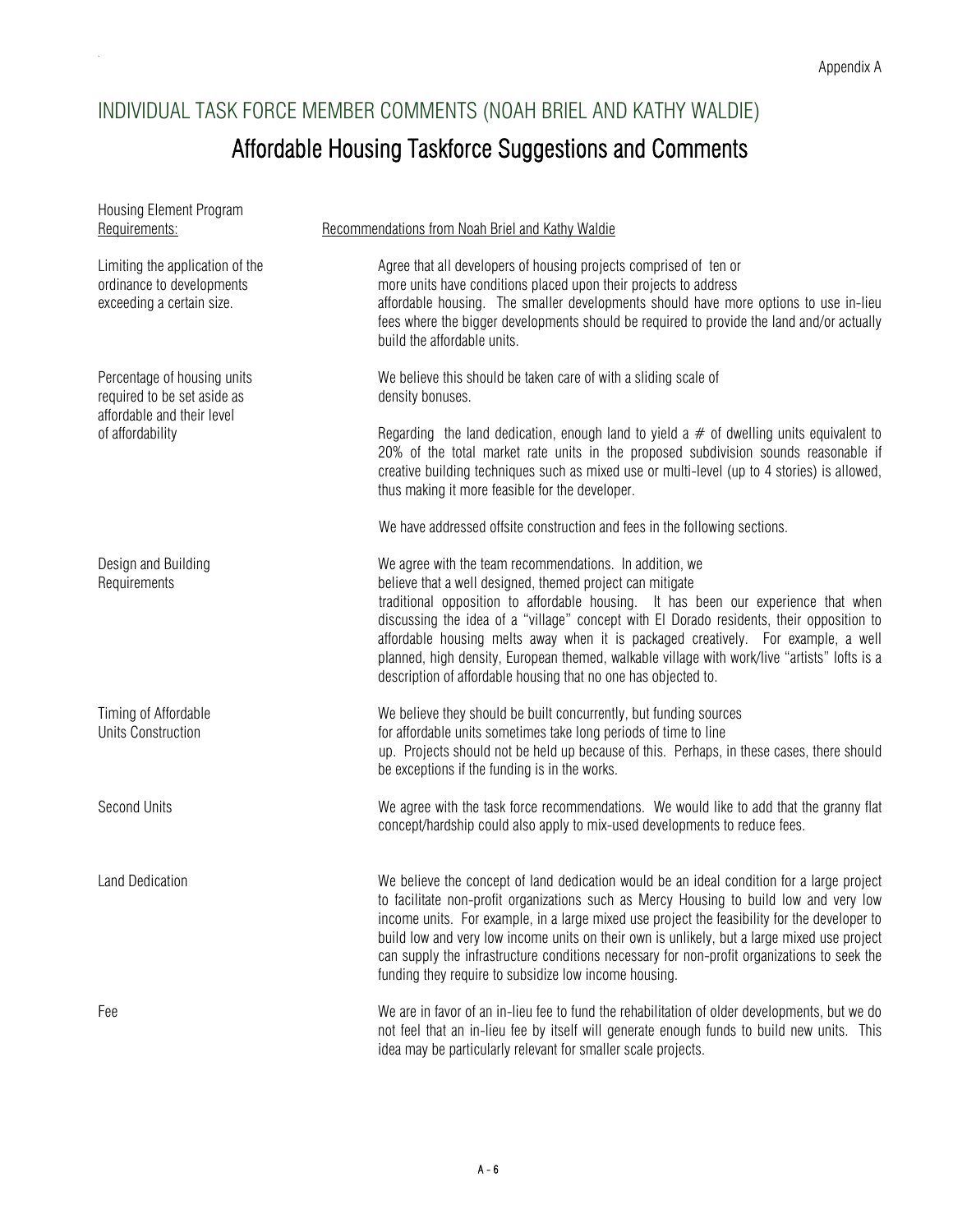On/Off Site Construction We have reservations regarding the idea of off site construction because this could result in segregation. We prefer peppering affordable units in a community. However, on a project by project basis, we would not want to prohibit this idea when it may make sense.

Developer Incentives extremely We agree with the task force recommendations and would like to add that an extremely useful economic incentive to a developer, especially a developer of a high density mixeduse project, would be a well thought out density bonus system. We believe density bonuses provide a win, win solution for both developer and the county because this allows the developer to economically provide affordable units without loss of revenue/fees to the county. After much research, we have concluded that a well planned, high density project with a pedestrian friendly structure, could help solve issues related to affordable housing, while at the same time providing a palatable format for existing neighborhoods. For example, county permission granted to a developer to build a mixed-use European village could provide an aesthetically pleasing solution to affordable housing needs. We believe this is **the** win-win solution for everyone.

Administration of **We have questions about the legal requirements.** 

Affordability Control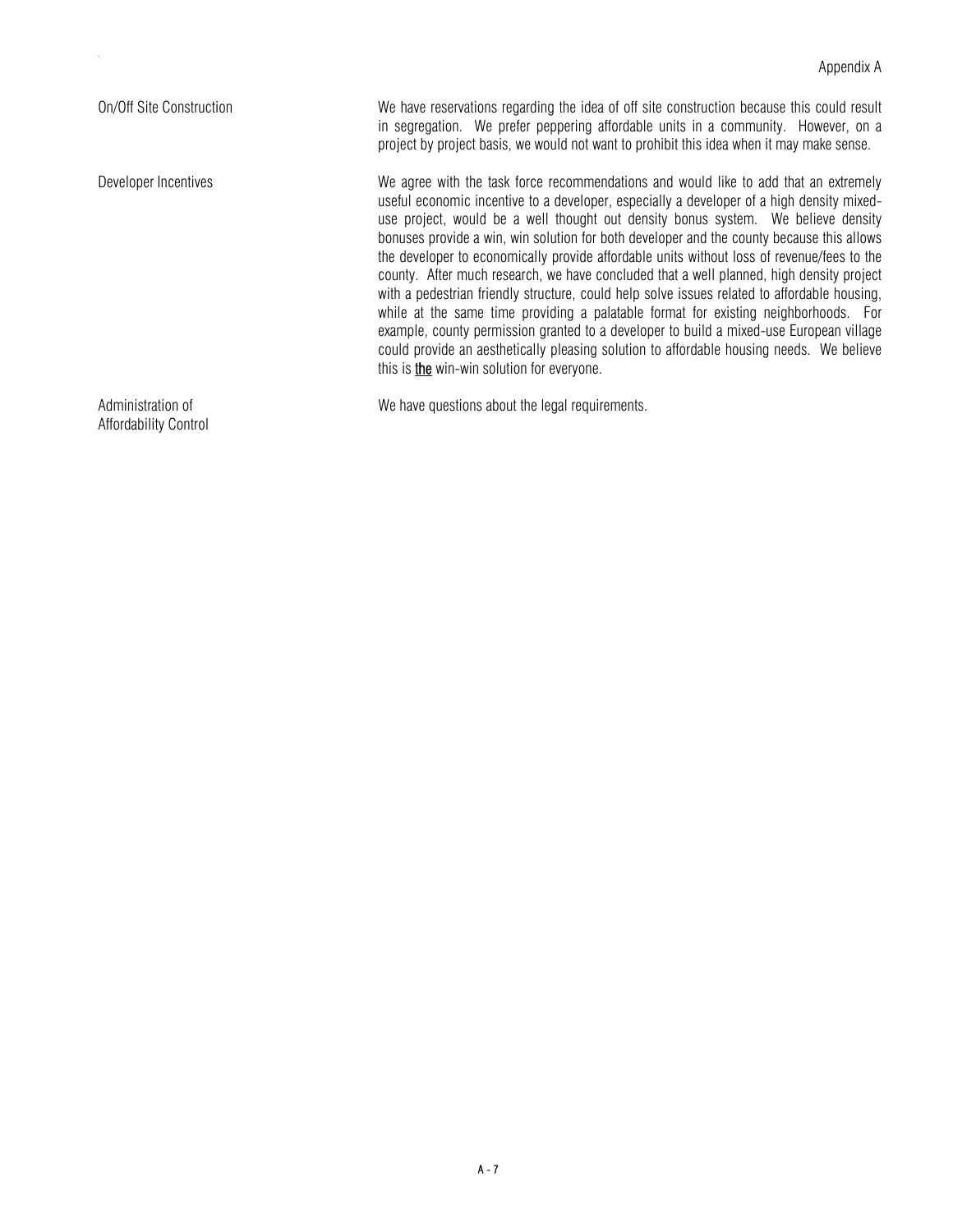## Summary of Affordable Housing Recommendations

Noah's former twelve years of experience as a Teamster Union Steward taught him one valuable lesson. There is no better answer for a problem then a win-win solution. Many of the above listed solutions could be considered win-lose by opponents of affordable housing or uncontrolled growth. The new reality is "affordable" now refers to our grown children, our retired parents, and the back bone workforce of our county. We believe that educating the public to this reality is absolutely crucial to dealing with this huge problem. We are sure that most citizens of El Dorado County are not aware of the various levels of affordability. They perceive "affordable" as synonymous with poor and would fight to keep it out of their neighborhoods. Our county is in danger, in the long run, of a workforce shortage created by lack of workforce housing, resulting in long commutes from other counties, increasing traffic congestion, and stressing our county infrastructure even more. The infrastructure costs to supply a workforce in El Dorado County ideally should be spent on solving affordability problems instead of building new lanes on the freeway for the same people to commute from elsewhere. We want our community to have the diversity of many economic layers. We do not want to live in a gentrified environment that excludes all but the wealthiest people. In addition, if we do not address these affordability issues, El Dorado County is at great risk of being sued which could once again freeze our General Plan. The City of Folsom recently experienced a two year shut down for not addressing their affordability issues. Clearly, El Dorado County would not want to experience the same fate.

 Normally, it appears that other government agencies deal with this problem by taxing their citizens or pushing the burden of affordability onto new development. We believe there is a creative solution that benefits all. The win-win solution in our opinion is to promote smart growth, mixed-use projects and package them in such a way that the normal opposition perceives these projects as an asset to their community. The county can best facilitate these projects by encouraging developers to follow the SACOG Blueprint for smart growth, and granting changes of zoning conditioned with

affordable housing requirements mitigated by a multi-level density bonus program. With this solution, the county may not have to give up much needed fees to subsidize construction of affordable units. Ideally the developer would have the feasibility leeway provided by higher densities to profitably build workforce housing without subsidy. Low and very low income units could be supplied by non-profit organizations tapping existing funding sources which are contingent upon access to smart growth infrastructure.

We have learned by traveling to Europe and other regions in the United States that smart growth projects can solve affordability issues without sacrificing the environment or compromising design quality standards. To win over public opinion, we believe it is necessary to build the highest quality, aesthetically pleasing projects.

 Achieving an aesthetically pleasing, smart growth project that incorporates affordable housing requires creativity and will power. Where there is a will, there is a way. El Dorado County should be doing all they can to encourage creativity by partnering with innovative people and providing the necessary incentives to foster smart growth principles while not crushing the spirit of willing developers. The risks and rewards of inaction are enormous. The large numbers of affordable housing units requested of El Dorado County by SACOG require courage by government officials to guide the county in a new bold direction. If the county believes in smart growth principles and sets policy to promote these principles, we believe developers will rise to the challenge.

2007 Affordable Housing The Roah Briel Noah Briel Kathy Waldie Task Force Members El Dorado Hills El Dorado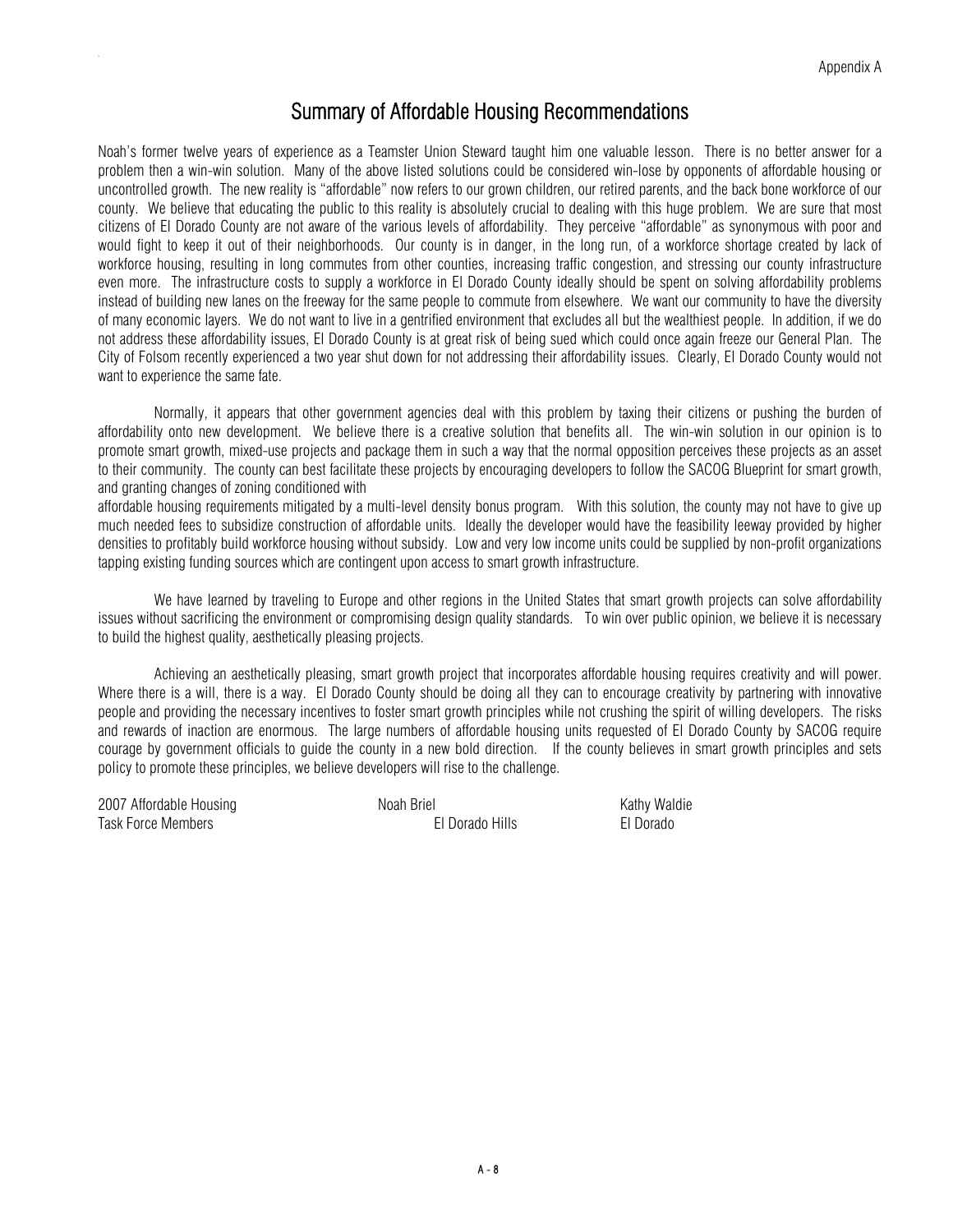| <b>Housing Element</b><br><b>Program Requirements</b>                                                         | <b>Task Force Member Input</b>                                                                                                                                                                                                                                                                                                                            | <b>Consultant Recommendations</b>                                                                                                                                                                                                                                                                                                                                                                                                                                                                                                                                                                                                                                                                                                                                                                                                                |
|---------------------------------------------------------------------------------------------------------------|-----------------------------------------------------------------------------------------------------------------------------------------------------------------------------------------------------------------------------------------------------------------------------------------------------------------------------------------------------------|--------------------------------------------------------------------------------------------------------------------------------------------------------------------------------------------------------------------------------------------------------------------------------------------------------------------------------------------------------------------------------------------------------------------------------------------------------------------------------------------------------------------------------------------------------------------------------------------------------------------------------------------------------------------------------------------------------------------------------------------------------------------------------------------------------------------------------------------------|
| Limiting the application of<br>the ordinance to<br>developments exceeding a<br>certain size.                  | There should be no Inclusionary<br>Zoning.                                                                                                                                                                                                                                                                                                                | All housing projects of 10 or more units<br>will be required to provide affordable<br>housing.                                                                                                                                                                                                                                                                                                                                                                                                                                                                                                                                                                                                                                                                                                                                                   |
| Percentage of housing units<br>required to be set aside as<br>affordable and their level of<br>affordability. |                                                                                                                                                                                                                                                                                                                                                           | Second Units. For every five single-family<br>units built one affordable second unit will<br>be required.<br>Land Dedication. Enough land to yield a<br>number of dwelling units equivalent to 20<br>percent of the total market rate units in the<br>proposed subdivision.<br>Fee Option. Pay a fee per affordable units<br>required, which represents the difference<br>between the average total development<br>costs and the affordable sales price for a<br>family of four at 100 percent of area median<br>income.<br>On/Offsite Construction. Developers can                                                                                                                                                                                                                                                                              |
| Design and building<br>requirements                                                                           | It is apparent that affordable housing<br>was never meant to allow an agency<br>the subterfuge of being comparable in<br>some qualities but not in others. It is<br>necessary to apply the same standards<br>to this housing in regards to trees,<br>open space, parking, and 30% slope.<br>Affordable units may be of smaller size<br>than market units. | build the number of dwelling units<br>equivalent to 25 percent of the total market<br>rate units in the proposed subdivision.<br>Affordable<br>shall<br>units<br>be<br>dispersed<br>throughout<br>otherwise<br>projects<br>unless<br>approved by the County.<br>Affordable units shall be constructed with<br>identical exterior materials and an exterior<br>architectural design that is consistent with<br>the market rate units in a project.<br>Affordable units may be of smaller size than<br>the market units in a project. In addition,<br>affordable units may have fewer interior<br>amenities than the market rate units in a<br>project. However, the county may require<br>that affordable units meet certain minimum<br>These standards shall be set<br>standards.<br>forth in a affordable housing agreement for<br>the project. |
| Timing of affordable unit<br>construction                                                                     | Developer should be given the option<br>to create low or very low income units<br>in their communities in lieu of paying<br>fees. Owners should be able to sell at<br>market and receive the benefits after<br>10 years of ownership.                                                                                                                     | Affordable<br>units<br>be<br>constructed<br>to<br>concurrently or before the other units. In a<br>phased project, the affordable units should<br>be provided proportionally.<br>Affordable units dispersed throughout the<br>residential development may be clustered if<br>this increases affordability                                                                                                                                                                                                                                                                                                                                                                                                                                                                                                                                         |

# <span id="page-25-0"></span>INDIVIDUAL TASK FORCE MEMBER COMMENTS (TERRY FERRY)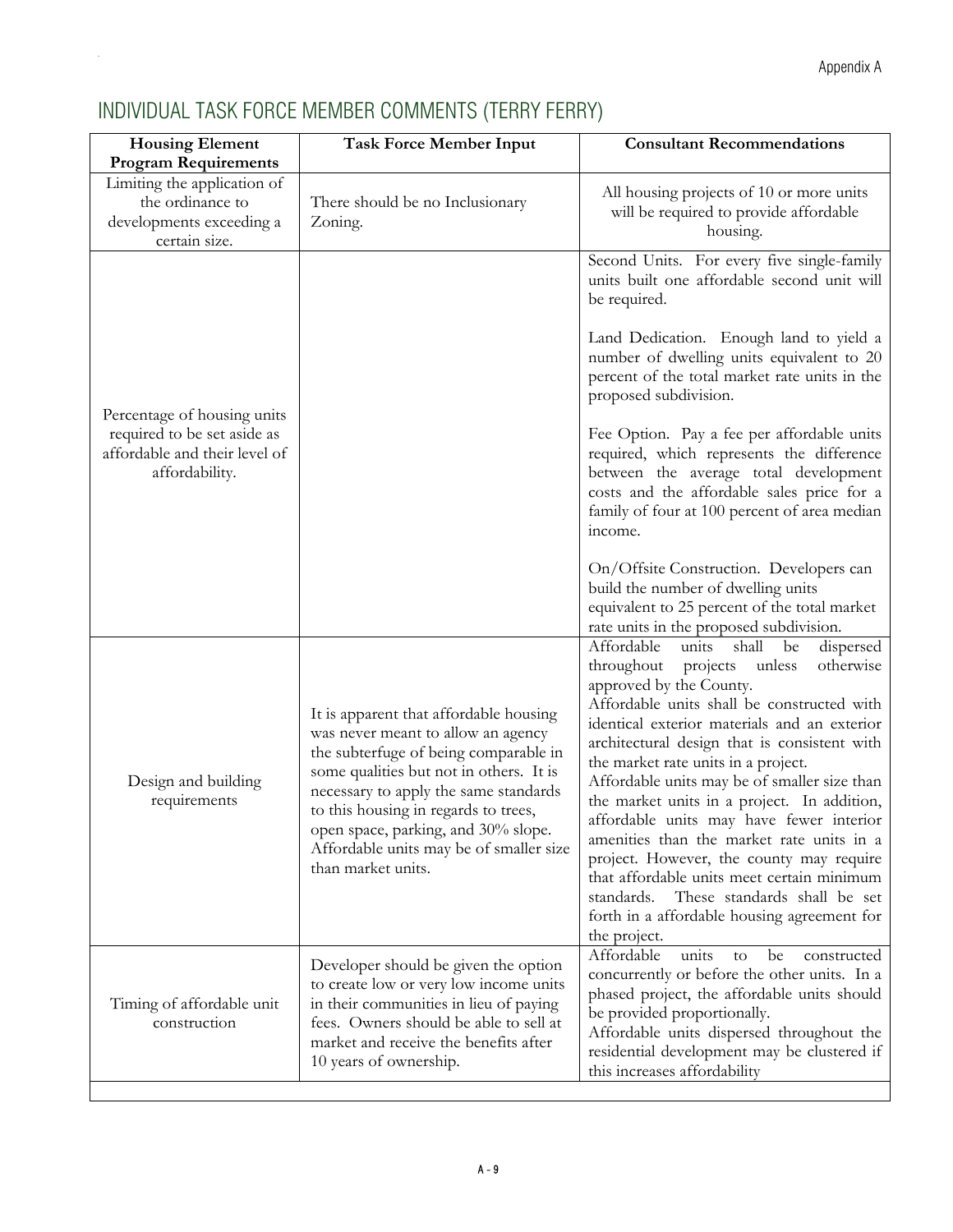| <b>Housing Element</b><br><b>Program Requirements</b> | <b>Task Force Member Input</b>                                                                                                                                                                                                                      | <b>Consultant Recommendations</b>                                                                                                                                                                                                                                                                                                                                                                                   |
|-------------------------------------------------------|-----------------------------------------------------------------------------------------------------------------------------------------------------------------------------------------------------------------------------------------------------|---------------------------------------------------------------------------------------------------------------------------------------------------------------------------------------------------------------------------------------------------------------------------------------------------------------------------------------------------------------------------------------------------------------------|
|                                                       |                                                                                                                                                                                                                                                     |                                                                                                                                                                                                                                                                                                                                                                                                                     |
| Second Units                                          | Granny Flats should be age restricted<br>but not owner-family restricted. They<br>should also have minimum square<br>footage requirements such as 750<br>square feet per unit and not more than<br>1,200 square feet.<br>Market rents should apply. | A developer may construct accessory<br>dwellings (also known as secondary units or<br>"granny flats") on site of the development<br>project to meet the affordable housing<br>requirement.<br>The lots upon which the<br>accessory dwellings are constructed shall be<br>deed restricted to provide that the units, if<br>rented, shall be restricted to very low- or<br>low-income households at affordable rents. |
| Land Dedication                                       | Land Dedication would be allowed to<br>offset fees.                                                                                                                                                                                                 | Developers can dedicate land that will be<br>given to the County (possibly through a<br>land bank or other third party administrator<br>such as a Community Land Trust). The<br>land is deeded to the County which then<br>deeds it to a community-based nonprofit on<br>a competitive basis, or is deeded directly by<br>the developer to a non profit organization.                                               |
| Fee                                                   |                                                                                                                                                                                                                                                     | Developers can pay a fee per unit that will<br>be placed into an affordable housing trust<br>fund that is then used to support<br>development of affordable housing. The<br>fee is used to build housing elsewhere or to<br>The fee will be determined<br>subsidize.<br>through a future nexus study.                                                                                                               |
| On/Off-site Construction                              | Also, note "Housing Supply and<br>Affordability: Do Affordable Housing<br>Mandates Work?"                                                                                                                                                           | Developers can build their affordable<br>housing units on/off-site, as long as they<br>don't result in a concentration of low-<br>income housing, the affordable housing<br>agreement stipulates the terms of the off-<br>site units, and they must be built at the<br>same time.                                                                                                                                   |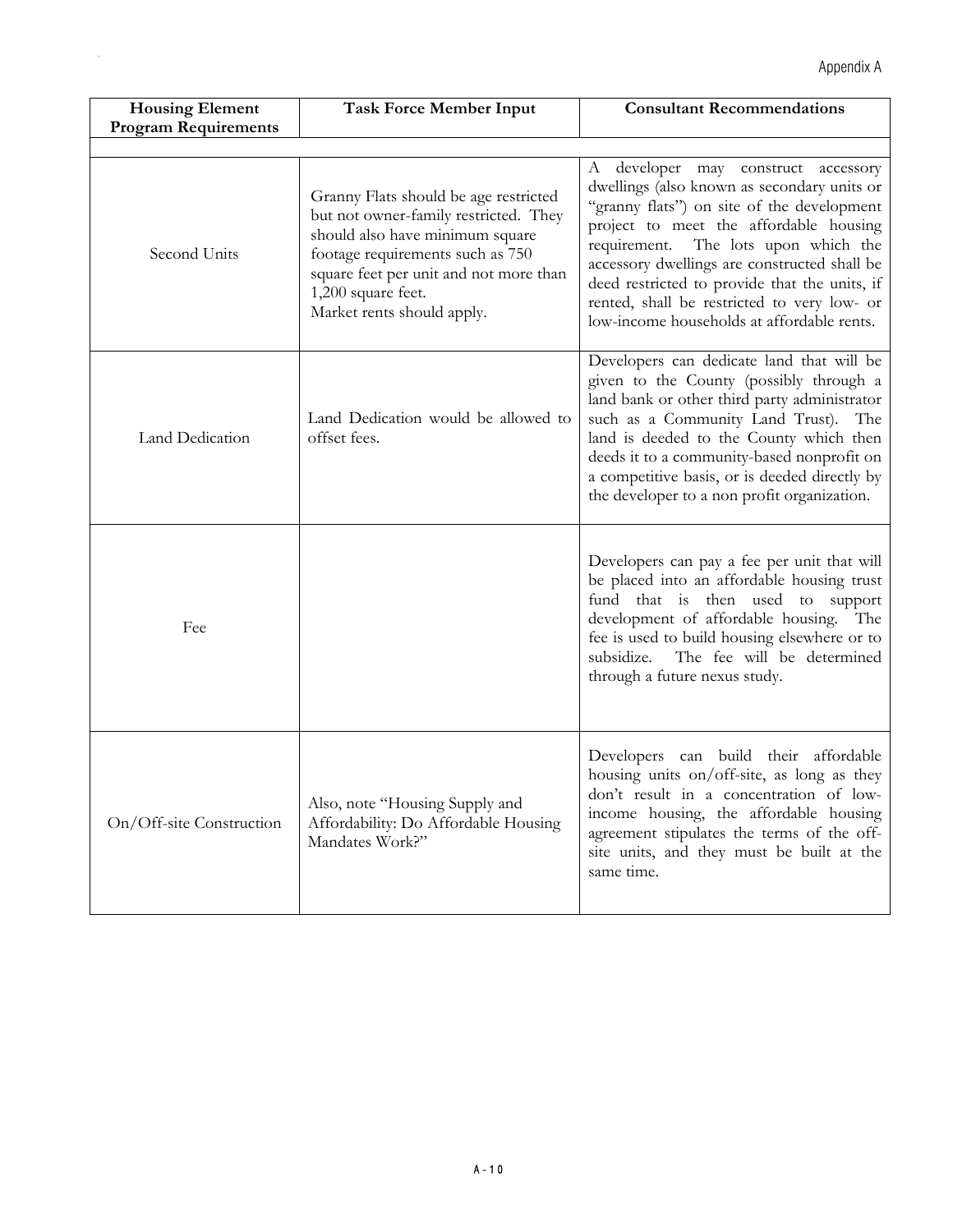| <b>Housing Element</b><br><b>Program Requirements</b> | <b>Task Force Member Input</b>                                                                                                 | <b>Consultant Recommendations</b>                                                                                            |
|-------------------------------------------------------|--------------------------------------------------------------------------------------------------------------------------------|------------------------------------------------------------------------------------------------------------------------------|
| Developer incentives                                  | Priority Processing/Streamline<br>process<br>Upzoning<br>No Parking Reductions<br>Increase height limits<br>TIM fee reductions | Density Bonus<br>Fee Waiver or Deferral<br>TIM Fee Offset<br>Design Modifications<br>Priority Processing<br>Credit Transfers |
| Administration of<br>affordability control.           | Encourage affordable housing<br>homeownership. Reverts to<br>owner/occupant in 10 years, without<br>restrictions.              | Ownership and Rental Affordability is no<br>less than 30 years.                                                              |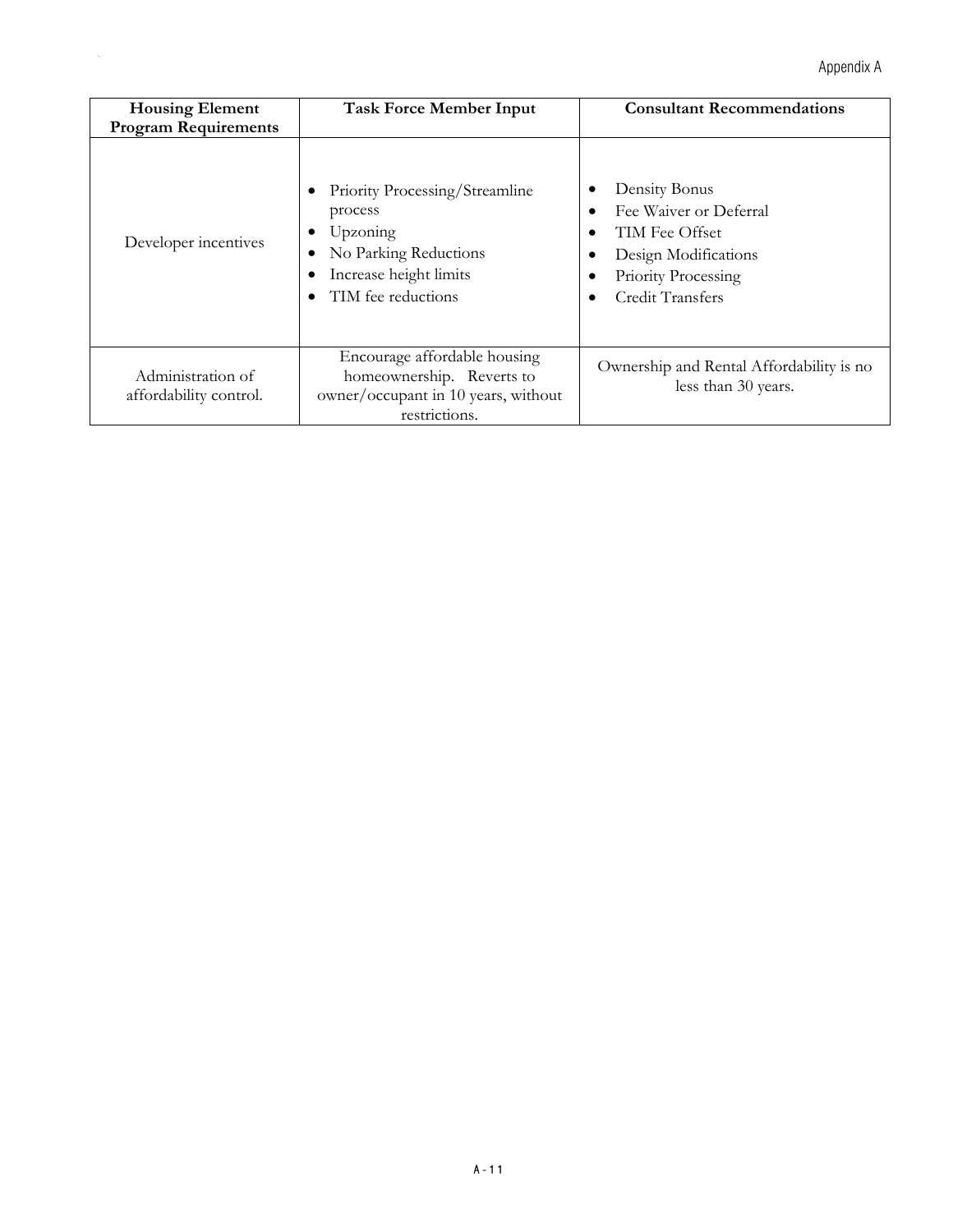## INDIVIDUAL TASK FORCE MEMBER COMMENTS (RICH MEAGHER)

<span id="page-28-0"></span>Ap

I agree mostly with the Affordable Housing Coalition of El Dorado County's (AHCEDC) position except in the important area of the in-lieu fees. I believe they should be tied to the value of the homes being built at market rate and should produce one non-market rate home for each 5 or ten (whatever the ultimate ratio is) market rate unit.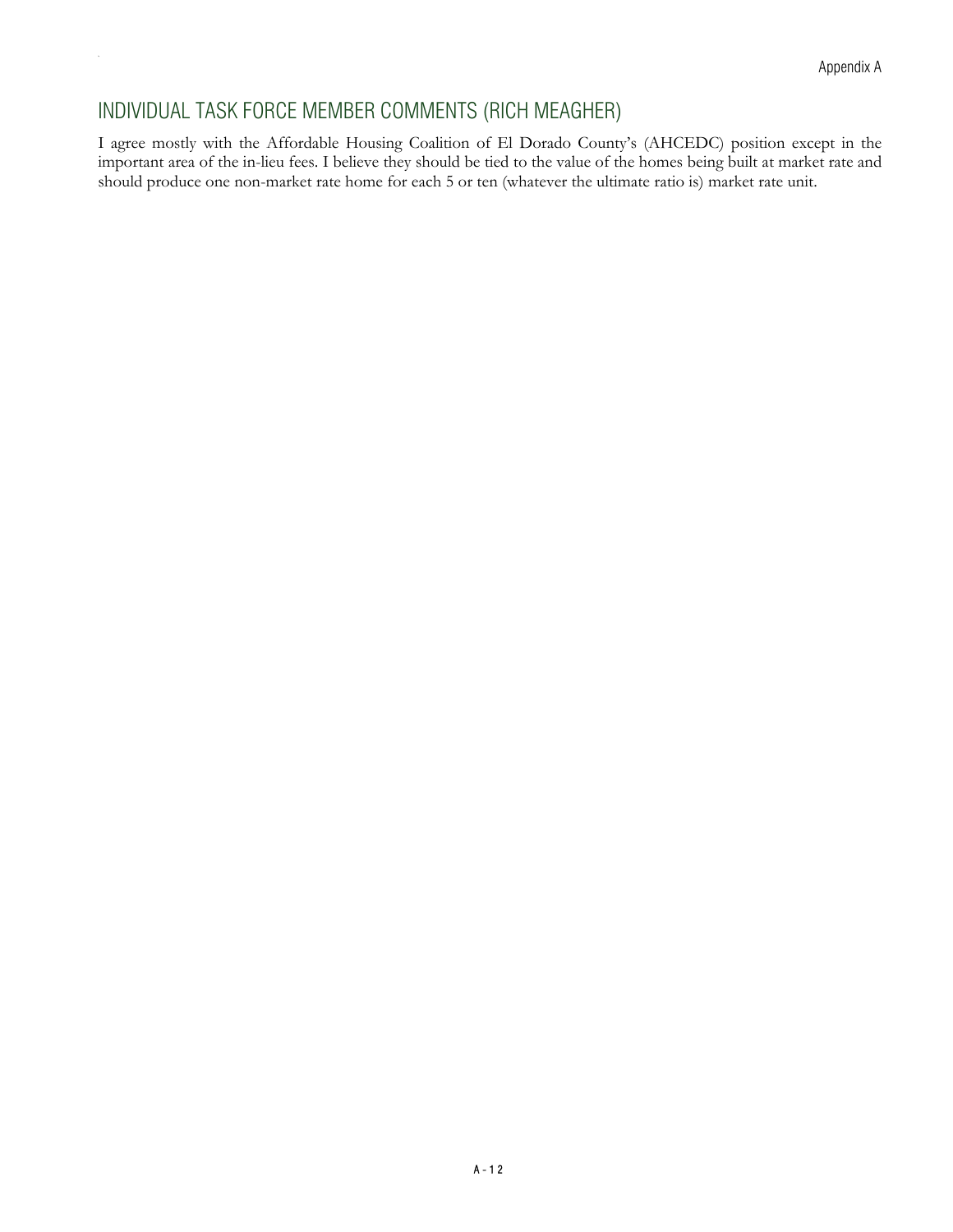## INDIVIDUAL TASK FORCE MEMBER COMMENTS (JEFF RILEY, MERCY HOUSING)

<span id="page-29-0"></span>Ap

I do want to voice concerns I have about the lack of discussion about inclusionary housing and the need for it. I think it is a vital tool for the development of an effective and sustainable affordable housing development policy and, equally important, one that considers the future housing needs of current residents of the community and their families.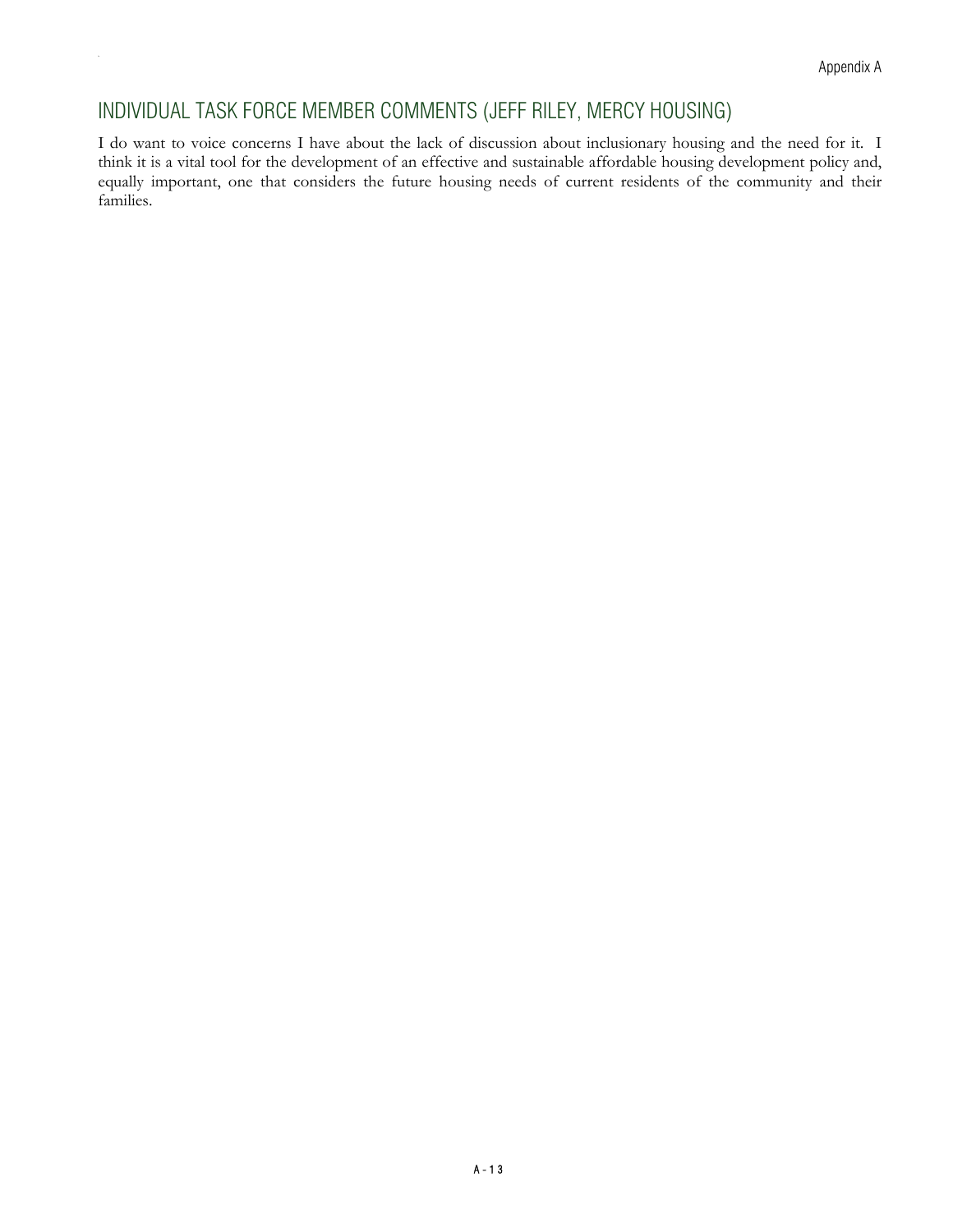# <span id="page-30-0"></span>NO GRIDLOCK COMMITTEE COMMENTS

The No Gridlock Committee has been a consistent advocate for affordable housing, and we believe it is critical to consider and analyze substantive alternatives to address the usual lack of affordable housing as well as lack of a full range of housing types and sizes typically provided in proposed development projects.

We believe including a range of housing types and sizes in a project can result in less traffic per unit, and in particular we believe having the opportunity to build second units ("granny flats"), either attached or detached, is essential to accommodate a changing population and demographic over time. Often CC&Rs restrict or prohibit second units. As part of the project review, potential CC&Rs should be closely scrutinized to determine their impact on the County's ability to meet its range of housing needs.

Mixed densities should be supported actively, as well as mixed use. Mixed densities could include, for example, having corner lots zoned for a duplex or triplex configuration which remains consistent with the size range and architecture of surrounding units but has a different internal configuration. Mixed use (residential and commercial on the same lot) is generally well understood and supported, but the lack of developed guidelines inhibits planners' ability to support or encourage such projects.

A similar lack of guidelines inhibits the ability to provide fee relief for smaller and more affordable units that don't have the same impacts as larger units. While an apartment gets a break on TIM fees, small houses don't. Similar issues exist for sewer and school fees. While some of these issues are outside the county's authority, it is essential to describe potential solutions or alternative approaches so they can be brought to the attention of the appropriate authority. For issues within the county's authority, such as TIM fees, it is essential to develop precise, easily accessible and understood guidelines for fee relief. Having a \$1,000,000 line item in a TIM fee CIP for affordable housing is pointless if it never gets used.

Transportation is an enormous cost in counties such as ours, which have developed to be almost entirely dependent on the automobile. To the extent a development can be designed and built to reduce the need for just one automobile in the household, by being within walking or biking range of a school, or by providing the opportunity for an in-home occupation, or by being close to a town center, there is instantly an additional \$35,000 to \$50,000 capital available from the annual savings in not paying the costs of that automobile. Two decades ago annual energy costs were not considered in the cost of housing – once they were, energy conservation was built into new homes and the savings more than covered any increase in mortgage payments. The time has come to similarly consider transportation costs, and cost avoidance, in the housing cost package.

Many creative solutions exist that can move us beyond the fee and inclusionary debates, and should be considered and fully analyzed at the earliest stage of any county action.

We appreciate your consideration of our input.

Sincerely,

Bill Center

530.622.4742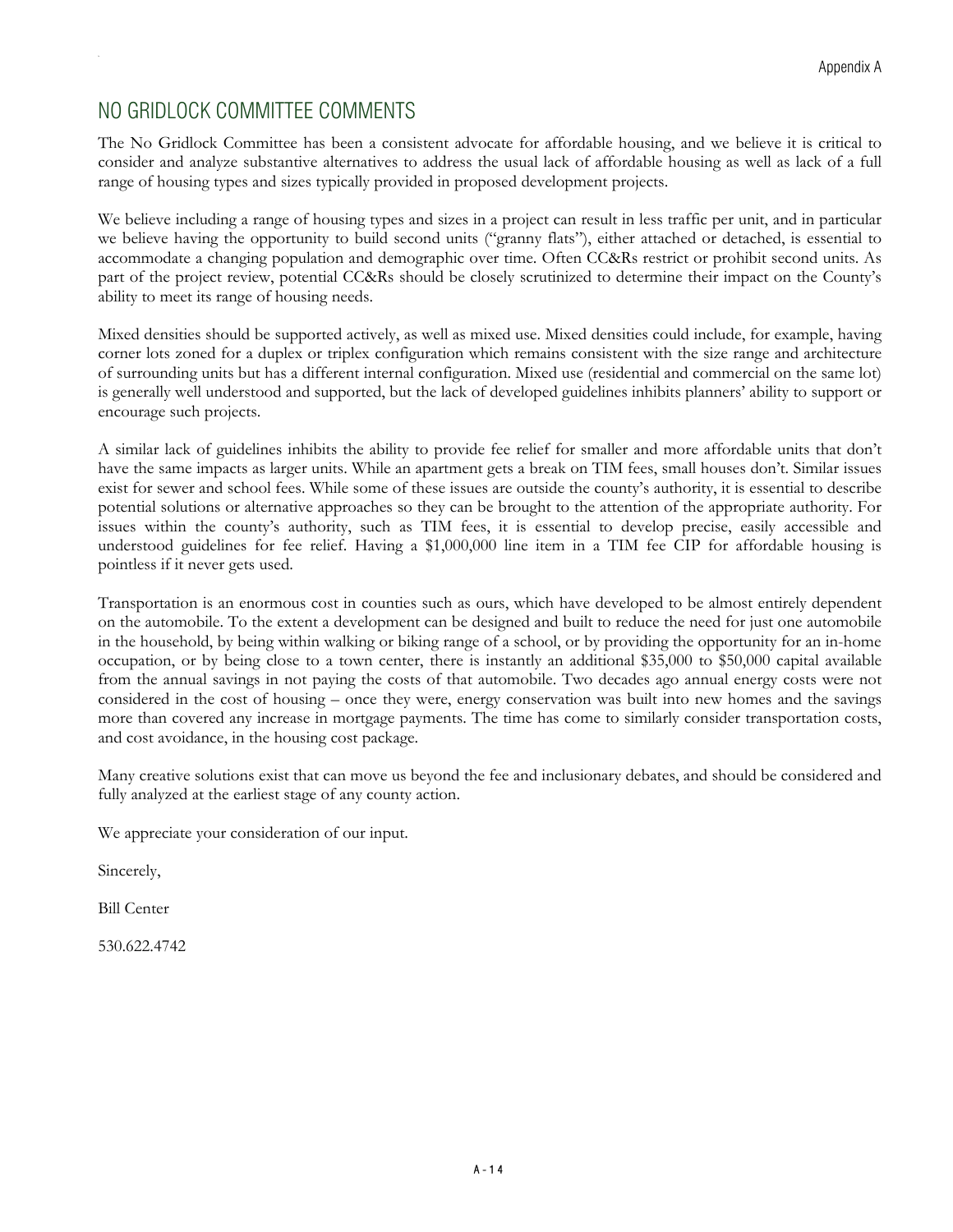# <span id="page-31-0"></span>AFFORDABLE HOUSING COALITION OF EL DORADO COUNTY (AHCEDC) COMMENTS

| <b>Housing Element</b>                                                                                        | <b>AHCEDC Recommendation</b>                                                                                                                                                                                                                                                                                                                                                                                                                                                                                                                                                                                                                                                                                                                                            | <b>Consultant Recommendations</b>                                                                                                                                                                                                                                                                                                                                                                                                                                                                                                                                                                                                                                                                                                                       |
|---------------------------------------------------------------------------------------------------------------|-------------------------------------------------------------------------------------------------------------------------------------------------------------------------------------------------------------------------------------------------------------------------------------------------------------------------------------------------------------------------------------------------------------------------------------------------------------------------------------------------------------------------------------------------------------------------------------------------------------------------------------------------------------------------------------------------------------------------------------------------------------------------|---------------------------------------------------------------------------------------------------------------------------------------------------------------------------------------------------------------------------------------------------------------------------------------------------------------------------------------------------------------------------------------------------------------------------------------------------------------------------------------------------------------------------------------------------------------------------------------------------------------------------------------------------------------------------------------------------------------------------------------------------------|
| <b>Program Requirements</b>                                                                                   |                                                                                                                                                                                                                                                                                                                                                                                                                                                                                                                                                                                                                                                                                                                                                                         |                                                                                                                                                                                                                                                                                                                                                                                                                                                                                                                                                                                                                                                                                                                                                         |
| Limiting the application of<br>the ordinance to<br>developments exceeding a<br>certain size.                  | All housing projects of 5 or more units<br>will be required to provide affordable<br>housing.                                                                                                                                                                                                                                                                                                                                                                                                                                                                                                                                                                                                                                                                           | All housing projects of 10 or more units<br>will be required to provide affordable<br>housing.                                                                                                                                                                                                                                                                                                                                                                                                                                                                                                                                                                                                                                                          |
| Percentage of housing units<br>required to be set aside as<br>affordable and their level of<br>affordability. | Second Units. For every five single-<br>family units built one affordable second<br>unit will be required.<br>Land Dedication. Enough land to yield<br>a number of dwelling units equivalent<br>to 20 percent of the total market rate<br>units in the proposed subdivision.<br>Payable to AHCEDC Housing<br>Trust Fund.<br>Clarify Fee Option<br>On/Offsite Construction.<br>Developer must build.                                                                                                                                                                                                                                                                                                                                                                     | Second Units. For every five single-family<br>units built one affordable second unit will<br>be required.<br>Land Dedication. Enough land to yield a<br>number of dwelling units equivalent to 20<br>percent of the total market rate units in the<br>proposed subdivision.<br>Fee Option. Pay a fee per affordable units<br>required, which represents the difference<br>between the average total development<br>costs and the affordable sales price for a<br>family of four at 100 percent of area median<br>income.<br>On/Offsite Construction. Developers can<br>build the number of dwelling units<br>equivalent to 25 percent of the total market                                                                                               |
| Design and building<br>requirements                                                                           | Affordable units shall be dispersed<br>throughout projects unless otherwise<br>approved by the County.<br>Affordable units shall be constructed<br>with identical exterior materials and an<br>exterior architectural design that is<br>consistent with the market rate units in<br>a project.<br>Affordable units may be of smaller size<br>than the market units in a project. In<br>addition, affordable units may have<br>fewer interior amenities than the<br>market rate units in a project.<br>However, the county may require that<br>affordable units meet certain minimum<br>standards. These standards shall be set<br>forth in a affordable housing<br>agreement for the project. (Add) The<br>County must develop a model<br>Affordable Housing Agreement. | rate units in the proposed subdivision.<br>Affordable<br>units<br>shall<br>dispersed<br>be<br>throughout projects<br>otherwise<br>unless<br>approved by the County.<br>Affordable units shall be constructed with<br>identical exterior materials and an exterior<br>architectural design that is consistent with<br>the market rate units in a project.<br>Affordable units may be of smaller size than<br>the market units in a project. In addition,<br>affordable units may have fewer interior<br>amenities than the market rate units in a<br>project. However, the county may require<br>that affordable units meet certain minimum<br>These standards shall be set<br>standards.<br>forth in a affordable housing agreement for<br>the project. |
| Timing of affordable unit                                                                                     | Affordable units to be constructed                                                                                                                                                                                                                                                                                                                                                                                                                                                                                                                                                                                                                                                                                                                                      | Affordable<br>units<br>be<br>to<br>constructed                                                                                                                                                                                                                                                                                                                                                                                                                                                                                                                                                                                                                                                                                                          |
| construction                                                                                                  | concurrently or before the other units.                                                                                                                                                                                                                                                                                                                                                                                                                                                                                                                                                                                                                                                                                                                                 | concurrently or before the other units. In a                                                                                                                                                                                                                                                                                                                                                                                                                                                                                                                                                                                                                                                                                                            |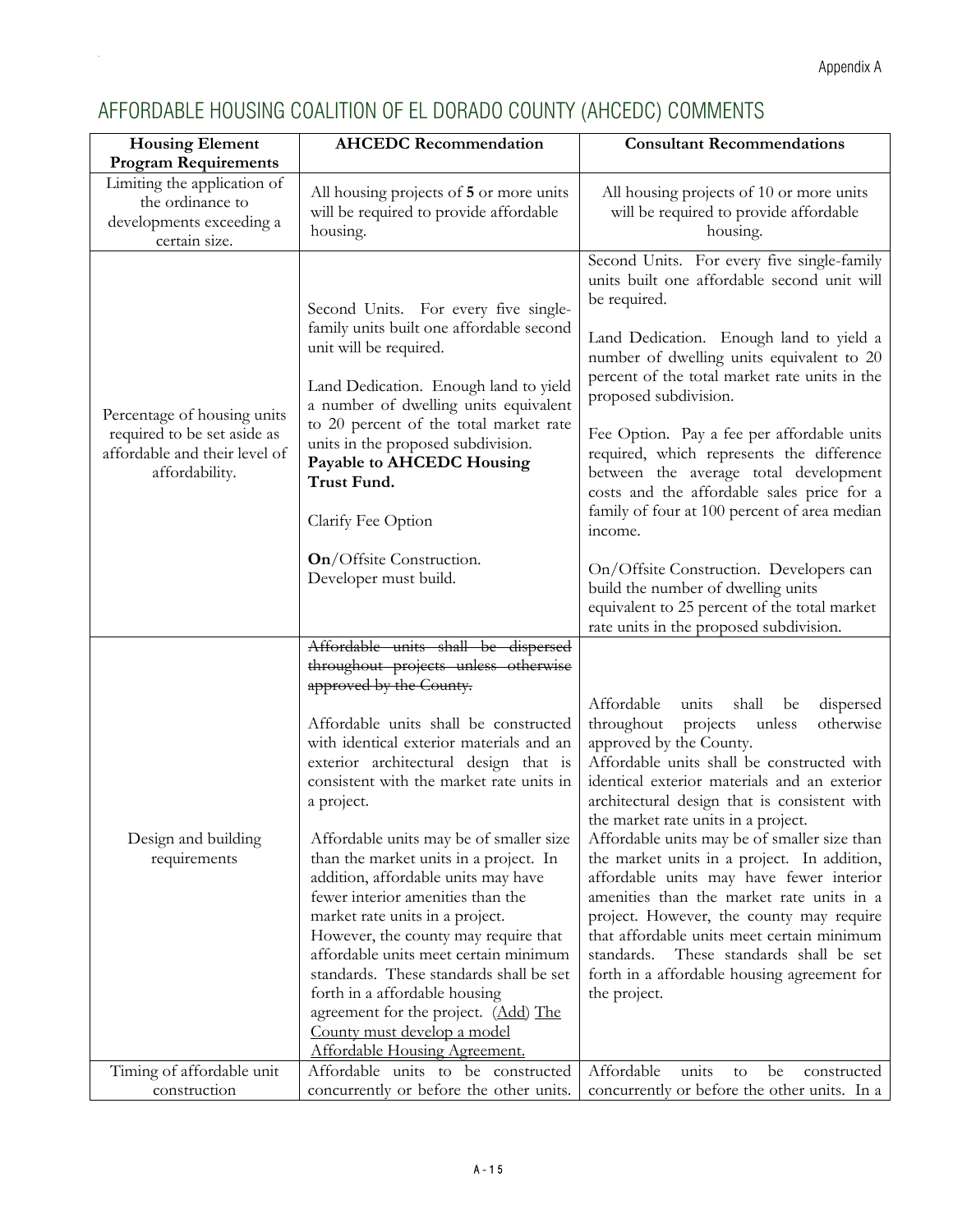| <b>Housing Element</b>      | <b>AHCEDC Recommendation</b>                                                                                                                                                                                                                                                                                  | <b>Consultant Recommendations</b>                                                                                                                                                                                                                                                                                                                                         |
|-----------------------------|---------------------------------------------------------------------------------------------------------------------------------------------------------------------------------------------------------------------------------------------------------------------------------------------------------------|---------------------------------------------------------------------------------------------------------------------------------------------------------------------------------------------------------------------------------------------------------------------------------------------------------------------------------------------------------------------------|
| <b>Program Requirements</b> |                                                                                                                                                                                                                                                                                                               |                                                                                                                                                                                                                                                                                                                                                                           |
| Recommendations             | In a phased project, the affordable<br>should<br>provided<br>be<br>units<br>proportionally.<br>Affordable units dispersed throughout<br>the residential development may be<br>clustered if this increases affordability<br>The following recommendations are listed in priority order by the Consultant Team. | phased project, the affordable units should<br>be provided proportionally.<br>Affordable units dispersed throughout the<br>residential development may be clustered if<br>this increases affordability                                                                                                                                                                    |
|                             |                                                                                                                                                                                                                                                                                                               | developer<br>may construct accessory<br>А                                                                                                                                                                                                                                                                                                                                 |
| Second Units                | Include wording on Program<br>Recommendations: occupancy must be<br>principal home of resident.                                                                                                                                                                                                               | dwellings (also known as secondary units or<br>"granny flats") on site of the development<br>project to meet the affordable housing<br>requirement. The lots upon which the<br>accessory dwellings are constructed shall be<br>deed restricted to provide that the units, if<br>rented, shall be restricted to very low- or<br>low-income households at affordable rents. |
| Land Dedication             | Developers can dedicate land that will<br>be given to the County through the<br>AHCEDC. The land is deeded to the<br>County which then deeds it to the<br>AHCED. The County must develop a<br>model Affordable Housing Agreement.                                                                             | Developers can dedicate land that will be<br>given to the County (possibly through a<br>land bank or other third party administrator<br>such as a Community Land Trust). The<br>land is deeded to the County which then<br>deeds it to a community-based nonprofit on<br>a competitive basis, or is deeded directly by<br>the developer to a non profit organization.     |
| Fee                         | Developers can pay a fee per unit equal<br>to 20 percent of the cost of a single<br>family unit in the development payable<br>to the AHCEDC.                                                                                                                                                                  | Developers can pay a fee per unit that will<br>be placed into an affordable housing trust<br>fund that is then used to support<br>development of affordable housing. The<br>fee is used to build housing elsewhere or to<br>subsidize. The fee will be determined<br>through a future nexus study.                                                                        |
| On/Off-site Construction    | Agree with consultant.                                                                                                                                                                                                                                                                                        | Developers can build their affordable<br>housing units on/off-site, as long as they<br>don't result in a concentration of low-<br>income housing, the affordable housing<br>agreement stipulates the terms of the off-<br>site units, and they must be built at the<br>same time.                                                                                         |